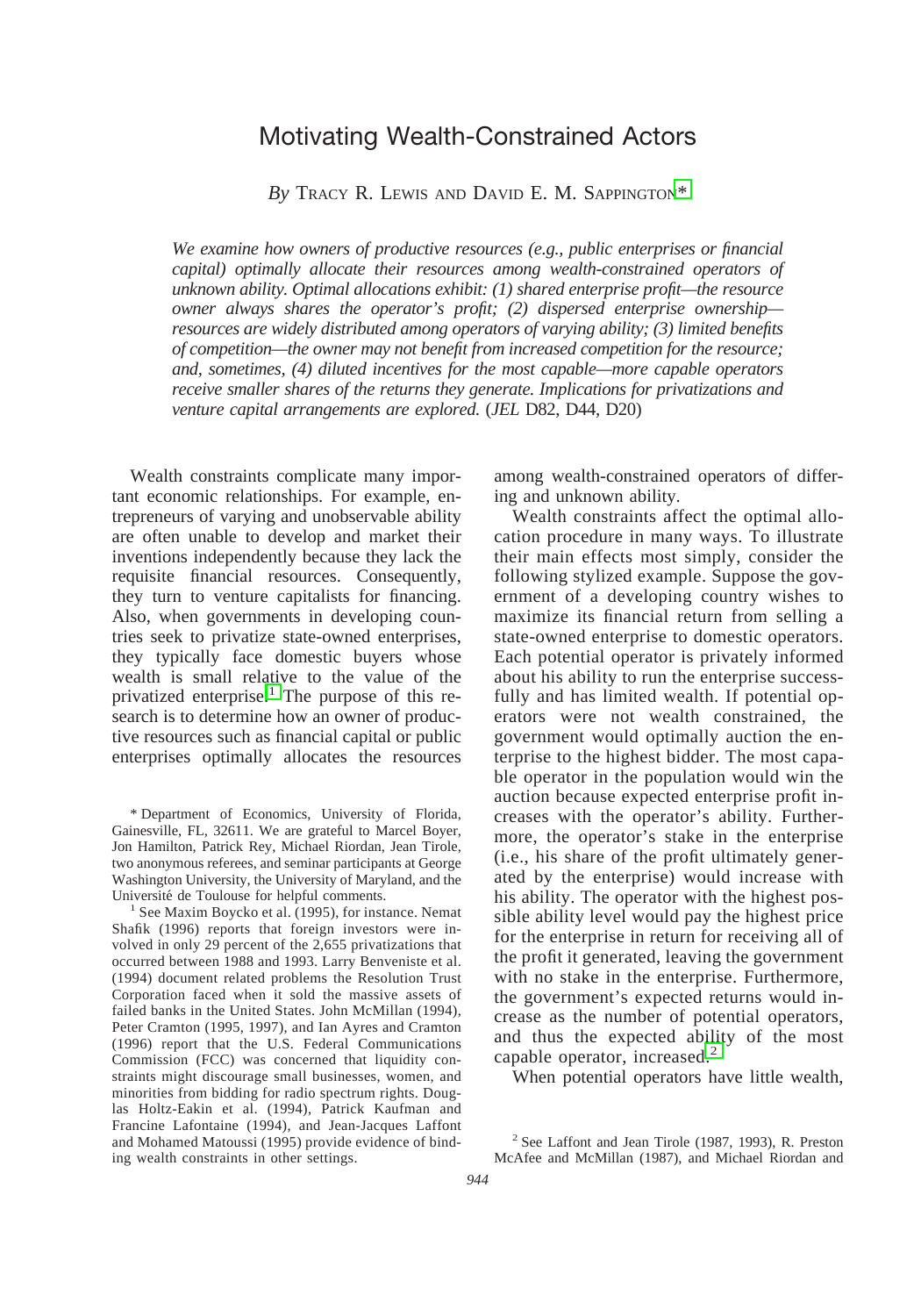they are unable to make substantial initial payments for large stakes in the enterprise. Consequently, to increase its financial payoff from the privatization, the government optimally retains a significant stake in the privatized enterprise, even though doing so limits the operator's incentive to run the enterprise efficiently. Thus, wealth constraints result in a pronounced level of *shared enterprise profit.*<sup>3</sup>

Wealth constraints can also lead to particularly *diluted incentives for the most capable* operators. This is because the substantial stake the government typically retains in the privatized enterprise renders it particularly anxious to select the most capable operator to run the enterprise. The government can often distinguish more capable wealth-constrained operators from their less able counterparts by inviting potential operators to bid on the share of realized profit they will ultimately deliver to the government, rather than on an initial payment they will make for the enterprise. More capable operators are often willing to deliver larger shares of realized profit to the government because their costs of running the enterprise are smaller. In return, the more capable operators are promised higher probabilities of being selected to run the enterprise. The government does not always award the enterprise to the most capable operator, however. Doing so would make it unduly attractive for potential operators to exaggerate their capabilities. Since the government awards the enterprise to less capable operators with positive probability, an *ex post* inefficient *dispersion of enterprise ownership* can result.

Although the government may retain larger stakes in the operations of more capable operators, the government will limit its stake so as not to unduly dilute performance incentives for these operators. Consequently, wealth constraints limit the ability of the most capable operators to compete aggressively for the enterprise, which leads to *limited benefits of competition* for the government. The government often anticipates no benefit at all from increased competition among operators above some threshold level. Thus, expanded participation by wealth-constrained operators will not necessarily increase the government's payoff from privatizations.

Although our formal model abstracts from many real-world features of privatizations, it may help to explain why governments typically retain a sizable share of the enterprises they sell to private investors, even though doing so can reduce ongoing incentives for diligent performance and give rise to problems associated with soft budget constraints. (Other explanations are reviewed in Section IV.) Our findings also suggest a rationale for partitioning government assets and selling the individual components to different investors, even when doing so sacrifices economies of scale or scope.<sup>4</sup> In addition, our analysis indicates why privatized assets may not always be sold to their most efficient operators, even in the absence of politically motivated favoritism or cronyism.

Our analysis may also complement others (see Section IV) in explaining observed properties of venture capital contracts. To illustrate, our model may help to explain why venture capitalists (VCs) typically maintain a significant ownership stake in the ventures they finance (William Sahlman, 1990). Our model also predicts that VCs will not always provide large ownership stakes to even the most capable entrepreneurs. Our model also suggests why, even in the absence of risk aversion, VCs may diversify their investments by funding entrepreneurs of varying ability, and why VCs may limit their search for projects to fund, even when search costs are small.

We discuss the empirical implications of our model and their relevance in venture capital and privatization settings in more detail in the concluding section of the paper. First, though, we analyze a simple formal model in Section I to document the central effects of wealth constraints most transparently. A more general model is analyzed in Section II for the setting where operators have no wealth. Section III extends the model of Section II in three direc-

Sappington (1987) for developments of these points in

related settings. <sup>3</sup> Shafik (1996) reports that the government stake in privatized enterprises averages 34 percent. Enrico Perotti (1995) provides supporting evidence.

<sup>4</sup> See Yeon-Koo Che and Ian Gale (1996b, 1998) for an analogous prescription.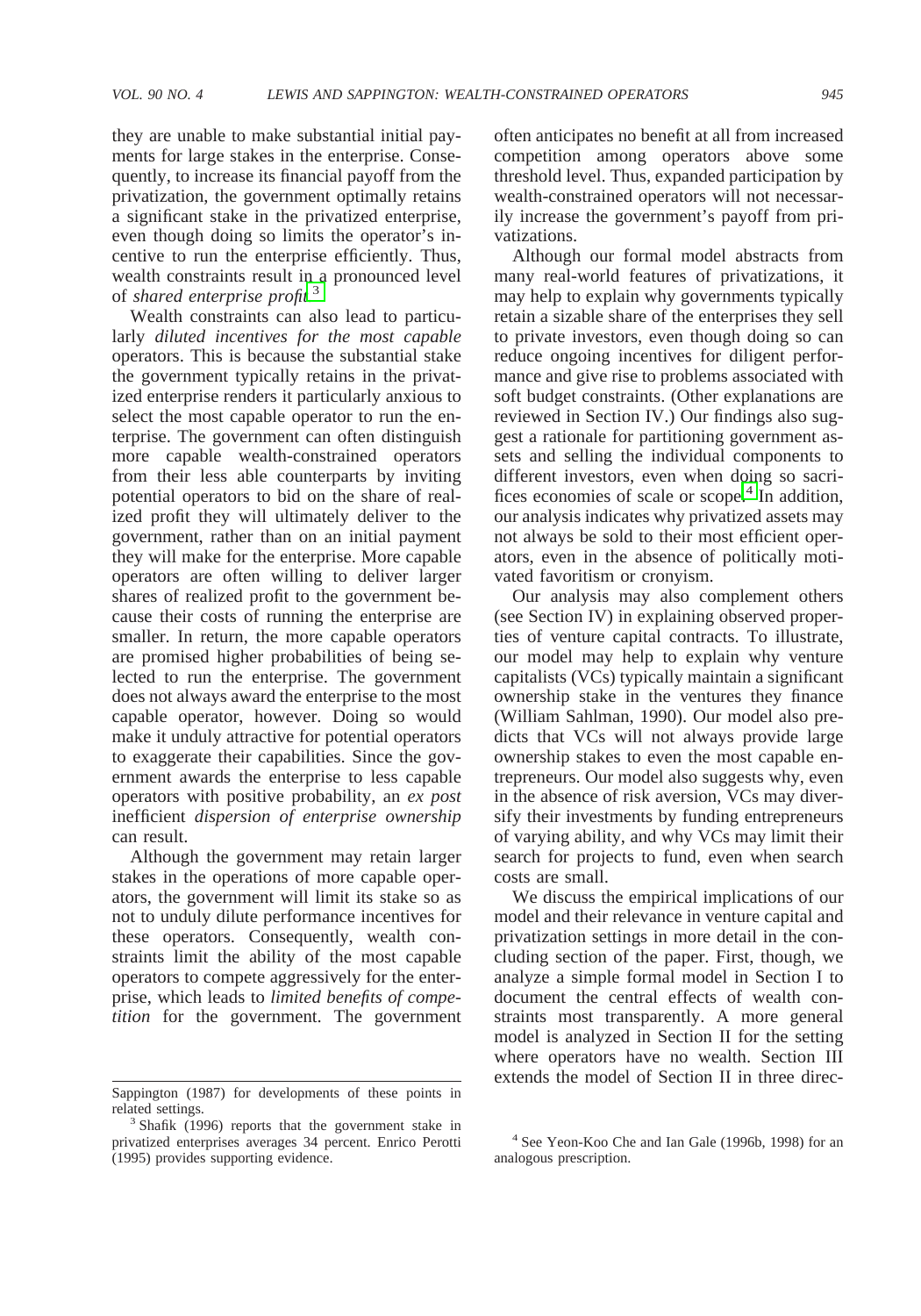tions. First, it allows operators to have some, but still limited, wealth. Second, it allows for renegotiation of the reward structure after an operator is selected but before he acts. Renegotiation serves to place a lower bound on the operator's stake in the project and so limits the extent to which the operator's stake varies with his ability. Third, it permits the original resource owner to contribute directly to the production process, as VCs often do, for example, when they direct and monitor the projects they finance. We identify conditions under which the original resource owner optimally contributes more inputs to those projects in which she holds a larger stake, as empirical findings suggest VCs do (Harry Sapienza and Jeffrey Timmons,  $1989$ <sup>5</sup>

#### **I. A Simple Setting**

We begin with a very simple formal model to highlight the central effects of wealth constraints. For concreteness, we emphasize a privatization interpretation of the model. Suppose initially there is a single operator who is uniquely qualified to operate a state-owned enterprise or project. The project either succeeds and provides gross value  $V > 0$  or fails and provides a payoff of 0. Success or failure is observed publicly. Success is more likely the more (unobservable) effort *e* the operator delivers and the greater his (unobservable) ability,  $\theta \in {\theta_L, \theta_H}$ , where  $\theta_L < \theta_H$ . There are diminishing returns to effort, but the marginal productivity of effort is greater when the operator's ability is higher. We will denote by  $p(e,$  $\theta$ ) the probability that the project succeeds when the operator with ability  $\theta$  delivers effort

<sup>5</sup> Our analysis extends the work of Riordan and Sappington (1988), Laffont and Jacques Robert (1996), and Che and Gale (1996a, b, 1998, 2000), who examine how wealth constraints affect optimal mechanisms for selling an object to bidders who are privately informed about their valuation of the object and/or their wealth. The operators' wealth levels are common knowledge in our model, but the "object" being sold is a project that requires the unobserved effort of the operator. Lewis and Sappington (2000a) analyze a setting where a single operator is privately informed about his wealth, his ability, and his effort supply. Lewis and Sappington (2000b) examine the interplay between an adverse selection and a moral hazard problem, but presume operators' ability levels to be common knowledge.

*e*. <sup>6</sup> The government and the operator are both risk neutral. The operator requires nonnegative expected utility to operate the project. The government seeks to maximize its expected financial returns.

If the government shared the operator's knowledge of his ability and if the operator were not wealth constrained, the government could ensure its ideal outcome by selling the project to the operator at its maximum expected value,  $p(e^*(\theta), \theta)V - e^*(\theta)$ , where  $e^*(\theta) = \argmax_e\{p(e, \theta)V - e\}$ . When the government does not know the operator's ability, it cannot ensure this ideal outcome. Any attempt to do so would induce the highability operator (i.e., the one with ability  $\theta_H$ ) to understate his ability to secure the project at a lower sales price. To mitigate this incentive, the government would retain a stake in the project when the operator claims to have low ability, and only allow the operator to retain all the profit he generates when he admits to having high ability. Thus, the operator would secure a larger stake in the project (in return for a larger initial payment), the greater his ability.

An important complication arises when the operator is wealth constrained. To illustrate this complication most vividly, suppose the operator has no wealth, and so cannot make any initial payment to the government. In this case, the government's only useful policy instrument is the operator's stake in the project. Armed with only this one instrument, the government cannot tailor the operator's stake in the project to his unobserved ability (since the operator will always select the highest stake that is offered). Furthermore, the government will retain a stake in the project (even though doing so reduces the operator's effort supply) because this stake constitutes her only source of compensation when the operator cannot pay in advance for the project. Thus, wealth constraints can limit the tailoring of reward structures to the operator's ability, preclude the outright sale of the project to the operator, and result in considerable profit sharing.

<sup>&</sup>lt;sup>6</sup> Formally, we assume  $p_e(e, \theta) > 0$ ,  $p_{ee}(e, \theta) < 0$ ,  $0 < p(e, \theta_L) < p(e, \theta_H) < 1$ , and  $p_e(e, \theta_H) > p_e(e, \theta_L)$ for all  $e > 0$ .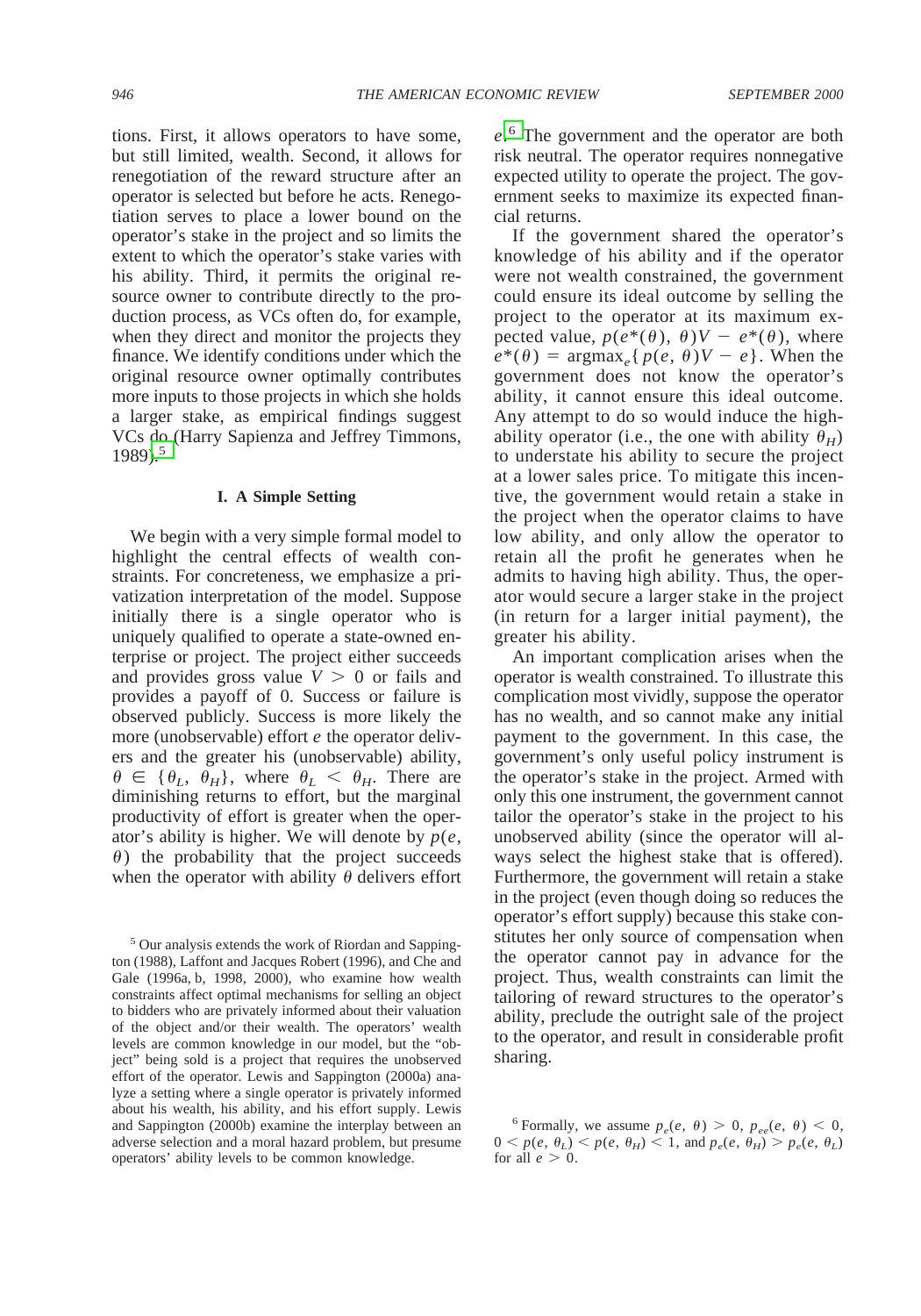Now suppose there are two potential operators, neither of whom has any wealth initially. Also suppose the project is indivisible and can be operated by only one operator at a time.<sup>7</sup> Each operator knows (only) his own ability  $(\theta)$ , which is either low or high. The government cannot observe the ability of either operator, and views the operators as identical *ex ante,* since each operator's ability is the realization of an independent draw of the same random variable.

Finally, suppose the probability of success given effort *e* and ability  $\theta$  is  $p(e, \theta) = \theta e^{\gamma}$ , where  $\gamma \in (0, 1)$ . It is readily shown that if there were only one operator who could operate the project under this technology and if the operator had no wealth, the government would optimally afford the operator the stake  $\gamma$  in the project regardless of his ability. Thus, with two potential operators, the government could award the stake  $\gamma$  in the project to each operator with probability 0.5. If it did so, though, the government would anticipate a higher return when the high-ability operator operates. Therefore, the government would prefer to assign the project to the high-ability operator more than half the time. The only way it can do so without inducing the lowability operator to exaggerate his ability is to provide a smaller stake in the project, the more frequently the operator is selected to produce.

This is precisely the optimal strategy for the government. It affords the operators a choice between: (1) a relatively high probability of being selected to operate the project and a relatively small stake in the project; and (2) a smaller probability of operation coupled with a larger stake. The options are designed to induce the high-ability operator to select the higher probability of operation and the smaller stake, and the low-ability operator to select the smaller probability of operation and the larger stake. Since he has no wealth in this

setting, the high-ability operator cannot simply outbid his low-ability counterpart by paying more initially for the right to always operate with a large stake in the project. Instead, the high-ability operator distinguishes himself by offering to work for a relatively small stake in the project, provided he is chosen to produce with sufficiently high probability. Production is less profitable for the low-ability operator, so he is less willing to accept a small stake in the project. Instead, the low-ability operator selects the larger stake in the project and the smaller probability of operation.

The key effect of multiple operators is to endow the government with an additional policy instrument: the probability that an operator will be selected to operate the project. With two instruments, the government can tailor equilibrium reward structures to the operators' unobserved abilities. In contrast to the setting with no wealth constraints, though, an operator's stake in the project varies inversely with his ability in the present setting. Furthermore, an operator is chosen to produce the project with positive probability, even when he is less capable than his counterpart. Therefore, the *ex post* allocation of production rights may be inefficient when operators are wealth constrained.

These findings may help to explain why governments often retain substantial stakes in the enterprises they privatize. They also indicate that when it awards an enterprise to other than the most capable operator, a government is not necessarily engaged in corruption or cronyism.

#### **II.** *N* **Operators with No Wealth**

We now demonstrate that these qualitative conclusions persist more generally. We will also show that, in contrast to the setting where operators are not wealth constrained, the government may not gain as more operators bid for the enterprise. For concreteness, we again emphasize the privatization interpretation of the model.

We assume there are  $N \geq 1$  operators qualified to operate the government enterprise or project. Operators differ only in their ability, and each operator is privately informed

 $<sup>7</sup>$  Alternatively, the project might be infinitely divisi-</sup> ble and characterized by constant returns to scale (as in the analysis in Section III). In this case, the government awards fractions of the project rather than probabilities of operating the project. The qualitative conclusions drawn below hold under this alternative interpretation of our model.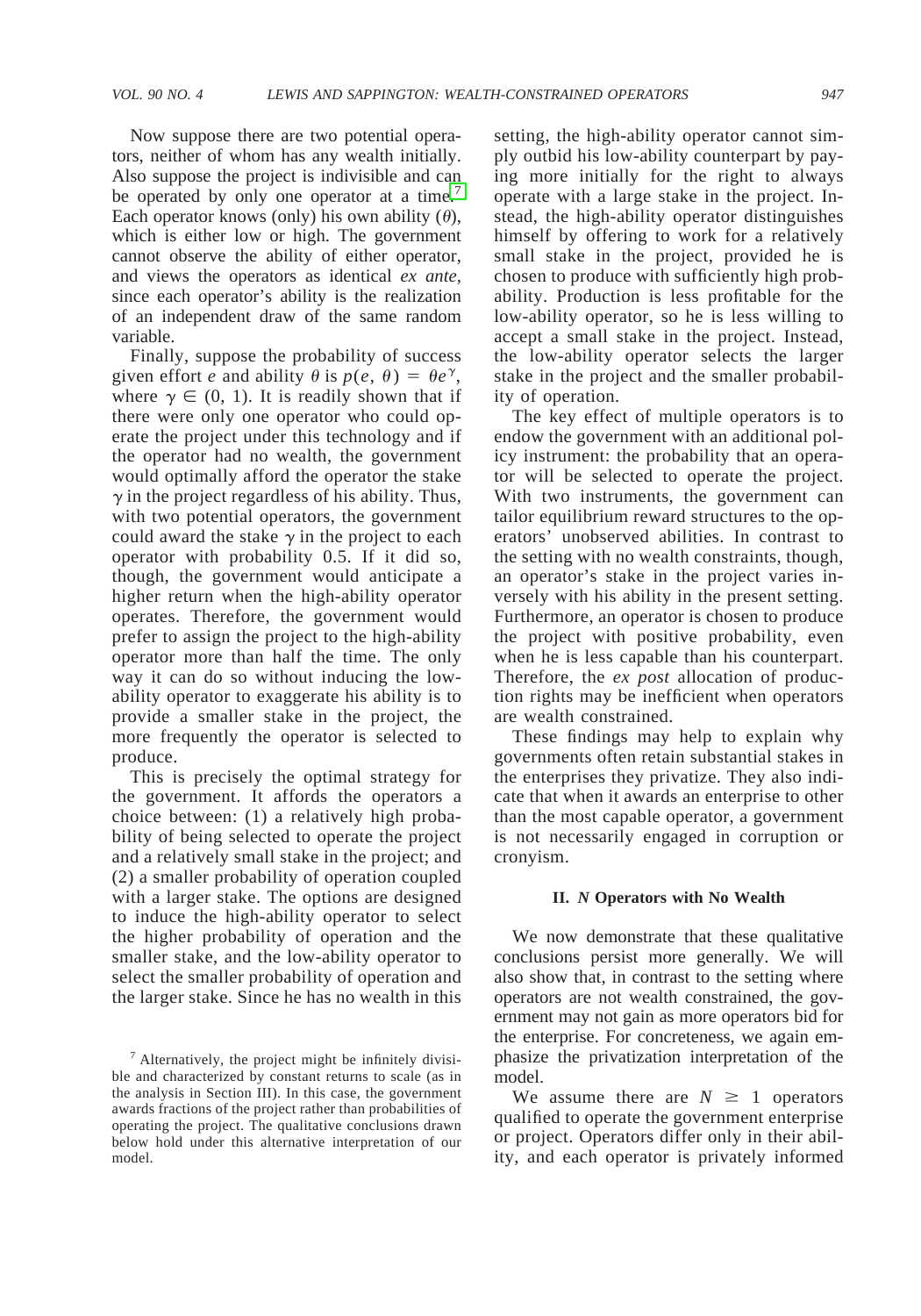about his ability from the outset. The government views each operator's ability as the realization of an independent and identically distributed random variable with density  $f(\theta)$ and distribution function  $F(\theta)$ .<sup>8</sup> As in Section I, the project either succeeds and produces gross value *V* or fails and produces 0.<sup>9</sup> For convenience, we assume the elasticity of the probability of success with respect to effort  $(y)$  does not vary with the operator's ability. Formally, we assume

(1) 
$$
p(e, \theta) = \theta e^{\gamma}
$$
 for all  $\theta \in [\underline{\theta}, \overline{\theta}],$   
where  $\gamma \in (0, 1)$ .<sup>10</sup>

It can be shown that because the operators are identical *ex ante* the optimal auction will be symmetric and can be characterized by analyzing the allocation offered to the representative operator. The variable  $\mu(\theta)$  will denote the equilibrium probability with which an operator of ability  $\theta$  is selected to operate the project.<sup>11</sup>  $T(\theta) > 0$  will denote the equilibrium payment the government makes to the producer of ability  $\theta$  when the project succeeds. No payment is made when the project fails.  $I(\theta)$  is the initial

 ${}^8f(\theta)$  is assumed to be continuously differentiable and to have strictly positive support on  $[\theta, \bar{\theta}]$ . We also impose the standard regularity condition,  $(d/d\theta)$  { $[1 - F(\theta)]$ /  $f(\theta)$ }  $\leq$  0 for all  $\theta \in [\theta, \overline{\theta}]$ , to rule out (uninteresting) regions of pooling in the optimal mechanism. We also avoid corner solutions by assuming that *V* and  $\theta$  are sufficiently large that the government always assigns the project to some operator and induces a strictly positive effort supply.<br><sup>9</sup> Our findings extend to the case where success gives

rise to a stochastic payoff *R*, with arbitrary distribution  $G(R)$ . As noted in Section IV, it remains to determine whether our qualitative conclusions change when there are more than two possible performance levels and the entire distribution of performance levels is affected by the operator's effort and ability.<br> $10$  When an operator is unable to deliver transfer pay-

ments to the government, standard methods for characterizing incentive-compatible allocations cannot be employed here. However, as the proof of Lemma 1 reveals, equation (1) gives rise to a convenient specification for the operator's profit function that facilitates a complete characterization of incentive-compatible allocations. <sup>11</sup> If the project exhibits constant returns to scale (as

assumed in Section III), then  $\mu(\theta)$  can be interpreted as the fraction of the government's resources that the operator with ability  $\theta$  expects to receive in equilibrium.

payment an operator of ability  $\theta$  delivers to the government in equilibrium. This payment cannot exceed an operator's initial wealth,  $W \ge 0$ , which is the same for all operators.<sup>12</sup> Each operator's wealth level is common knowledge, as is the entire structure of the model. All operators also have the same opportunity wage, which is assumed to be zero.

The producer chooses his (unobservable) effort to maximize his expected net return, which is the difference between his expected monetary payoff and the cost of his effort. All operators have the same constant marginal cost of effort, which is normalized to unity. Therefore, the effort the producer with ability  $\theta$  supplies when he is promised *T* for success is

(2) 
$$
e(T, \theta) \equiv \underset{e}{\operatorname{argmax}} \{p(e, \theta)T - e\}.
$$

We will denote by  $\{\mu(\theta), T(\theta), I(\theta)\}\)$  the allocation that an operator with ability  $\theta$  receives in equilibrium. An operator's allocation consists of the probability that he operates  $(\mu)$ , his payment for success when he produces (*T*), and the initial payment (*I*) he delivers to the government. The equilibrium expected profit of an operator with ability  $\theta$  is

(3) 
$$
\Pi(\theta) = \mu(\theta) [p(e(T(\theta), \theta), \theta) T(\theta)
$$
  
 $- e(\cdot)] - I(\theta).$ 

The government seeks to maximize its expected net return.<sup>13</sup> The government's problem, [*P*], can be represented formally as

<sup>12</sup> The probability that an operator is selected to produce will typically vary in equilibrium with his own ability and with the abilities of other operators. In contrast, payments to and from an operator will vary only with his own ability. Randomized payments are not optimal because aggregate surplus is an increasing, concave function of the producer's

effort supply.<br><sup>13</sup> Since the government is not wealth constrained, it can lend resources to operators if it is optimal to do so. Consequently, in the present setting, capital markets would not resolve the critical contracting frictions identified below unless financiers had better information than the government about operators' ability or effort levels. An additional role for capital markets might emerge if a richer set of performance levels were admitted. (See Section IV.)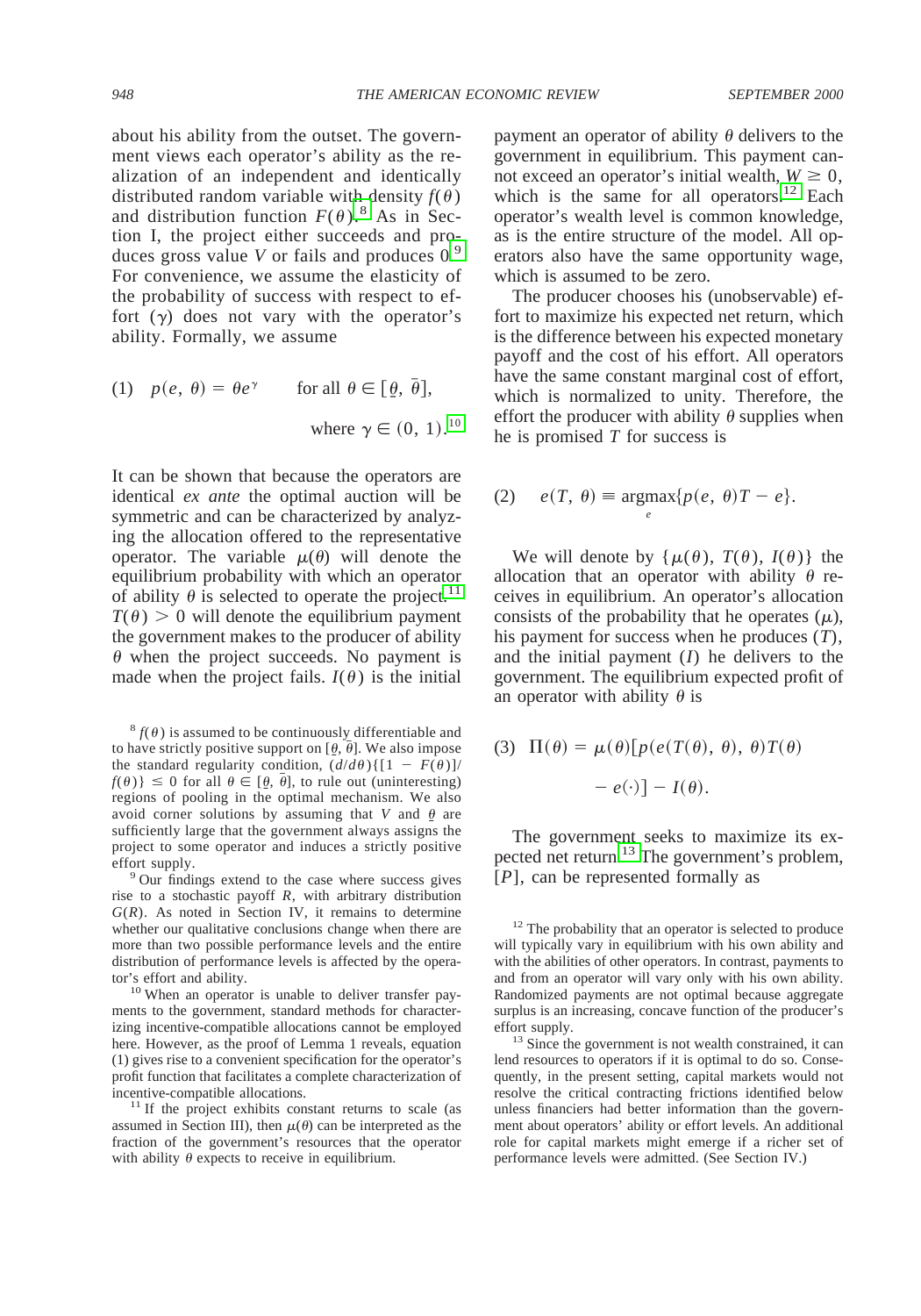(4)

Maximize 
$$
N \int_{\theta}^{\bar{\theta}} {\{\mu(\theta) [p(e(T(\theta), \theta), \theta) \}} V
$$

$$
- e(\cdot) \rbrack - \Pi(\theta) \rbrack dF(\theta)
$$

subject to, for all  $\theta$ ,  $\hat{\theta} \in [\theta, \bar{\theta}]$ :

$$
(5) \tI(\theta) \leq W;
$$

(6)  $\Pi(\theta) \geq 0;$ 

(7) 
$$
\Pi(\theta) \ge \mu(\hat{\theta})[p(e(T(\hat{\theta}), \theta), \theta)T(\hat{\theta}) - e(\cdot)] - I(\hat{\theta});
$$

$$
(8) \qquad \mu(\theta) \in [0, 1/N]; \qquad \text{and}
$$

$$
(9) \quad N \int_{\theta}^{\bar{\theta}} \mu(\theta') \, dF(\theta') \le 1 - [F(\theta)]^N.
$$

Expression (4) reflects the fact that the government's expected net return is the difference between the total expected surplus from the project and the rent that accrues to the operators. Expression (5) ensures that no operator is ever asked to deliver an initial payment that exceeds his wealth. Expression (6) guarantees the participation of all operators. Expression (7) ensures that  $(\mu(\theta), T(\theta), I(\theta))$  is the equilibrium allocation of the operator with ability  $\theta$ .<sup>14</sup> Expressions (8) and (9) together ensure that the operating probabilities assigned by the government are well defined: (8) bounds these probabilities between 0 and 1/*N* and (9) limits the operating probabilities assigned to operators

with ability of at least  $\theta$  to the probability that they arise in the population.

In this section, we consider the case where the operators have no wealth (so  $W = 0$ ). When he cannot pay the government directly, an operator can convince the government to afford him a greater chance of operating the project only by offering to produce for a smaller stake in the project. This inverse relationship between  $\mu$  and *T* is characterized in Lemma 1.

LEMMA 1: *Suppose*  $W = 0$ . *Then*  $T(\theta) =$  $k[\mu(\theta)]^{-(1-\gamma)}$  *for all*  $\theta \in [\underline{\theta}, \overline{\theta}]$  *at any feasible solution to* [*P*], *where*  $k > 0$  *is a constant.*<sup>15</sup>

Proposition 1 reports that operators with higher ability are optimally selected to produce more often than their less able counterparts, but they receive a smaller stake in the project. The proposition refers to *S*(*N*), which is the government's expected surplus [i.e., the value of expression (4)] at the solution to [*P*].

PROPOSITION 1: *Suppose*  $W = 0$  *and*  $N \geq$ 2.<sup>16</sup> *Then the solution to* [*P*] *is characterized by:*

- *(i) Dispersed enterprise ownership, i.e., the project is not always awarded to the operator with the highest ability* (so N  $\int_{a}^{b} \mu(\theta')$  $dF(\theta')$  *is not equal to*  $[F(\theta)]^N$  *for all*  $\theta$ *), even though the probability that an operator produces increases with his ability* (*so*  $\mu'(\theta) > 0$ ;
- *(ii) Shared enterprise profit, i.e., the government always retains a stake in the project*  $(since T(\theta) < V for all \theta)$  *and the government's stake increases with the producer's ability* (*i.e.,*  $T'(\theta) < 0$  *for all*  $\theta$ ) *resulting in particularly diluted incentives for the most capable operators; and*
- *(iii) Limited benefits of competition, i.e., the government's expected welfare does not increase as the number of operators increases beyond some threshold level, N*\* (*so S*(*N*)

<sup>&</sup>lt;sup>14</sup> In particular, the operator with ability  $\theta$  prefers his *does not vary with N when N*  $\geq N^*$ ). equilibrium allocation to any other allocation ( $\mu(\hat{\theta})$ ,  $T(\hat{\theta})$ ,  $I(\hat{\theta})$ ) that the government might offer. The revelation principle ensures that this formulation is without loss of generality. We will sometimes refer to  $(\mu(\hat{\theta}), T(\hat{\theta}), I(\hat{\theta}))$  as the allocation an operator receives when he claims to have ability  $\hat{\theta}$ . An allocation procedure, or mechanism, is said to be incentive compatible if it eliminates incentives for operators to misrepresent their ability levels.

<sup>&</sup>lt;sup>15</sup> The Appendix provides a sketch of the proof of Lemma 1 and all other formal results. The details of the

<sup>&</sup>lt;sup>16</sup> If  $N = 1$ , then  $T(\theta) = \gamma V$  for all  $\theta \in [\theta, \overline{\theta}]$  at the solution to [*P*].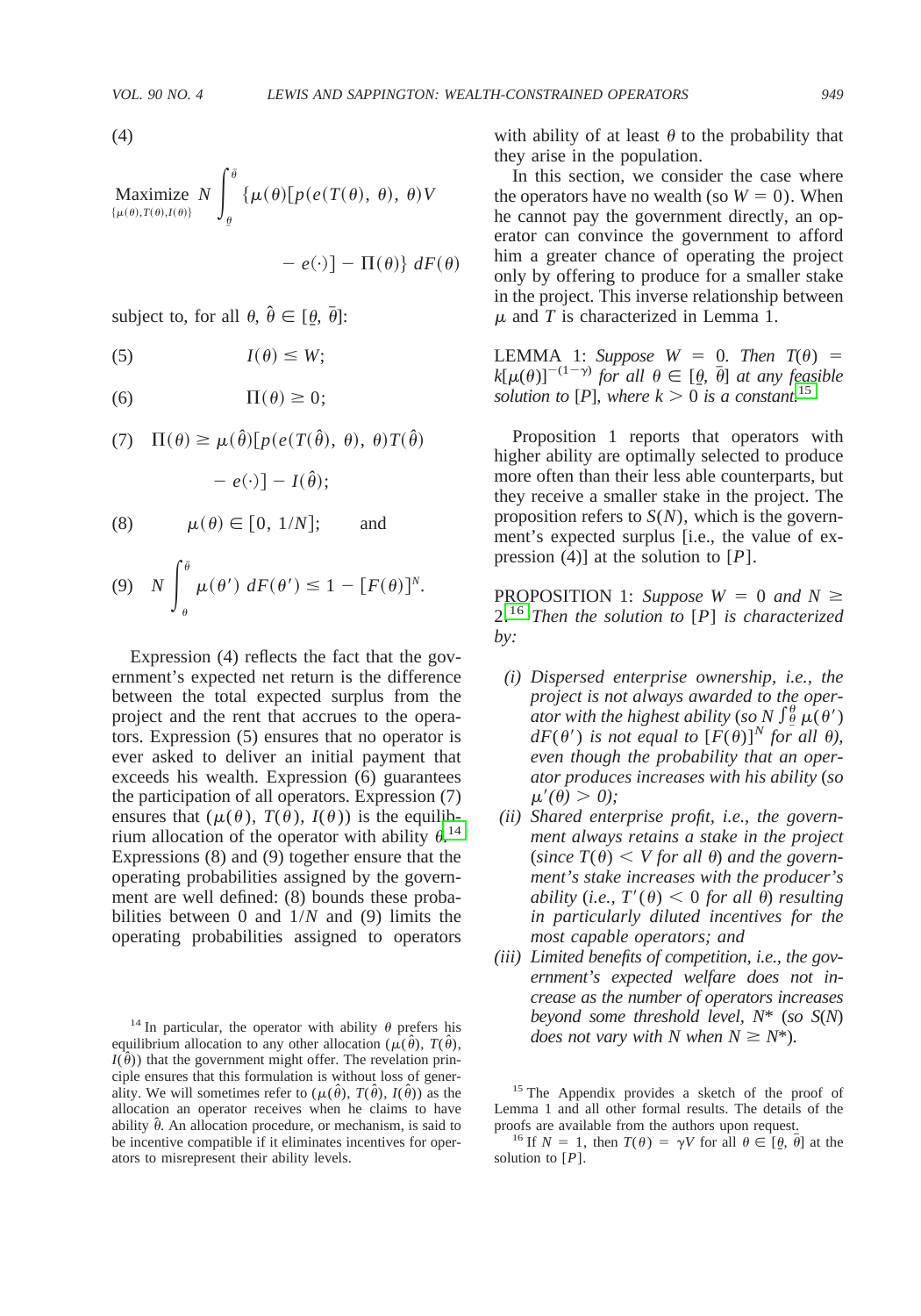<span id="page-6-0"></span>COROLLARY 1: *If*  $W = 0$ ,  $\gamma = 0.5$ , *and*  $f(\theta)$  *is the uniform density, then*  $N^* \leq 5$ *, so the government anticipates no gains from having more than five operators.*

The conclusions in Proposition 1 stem from the following considerations. The government would like to award the project to the most capable operator, ceteris paribus. However, when they have no wealth, more capable operators cannot simply offer to pay more for the right to operate the project. To distinguish themselves from their less capable counterparts, the more capable operators offer to work for a relatively small stake in the project, provided they are selected to operate the project relatively often. Under the presumed technology, less capable operators anticipate particularly small returns from a project in which they hold a small stake, and so do not find it profitable to bid the small stakes that their more capable counterparts do.

This reward structure leaves the government with two reasons to award the project particularly often to operators with high ability. First, their superior ability makes them relatively likely to succeed. Second, their success results in a particularly large payoff  $(V - T)$  for the government. However, the government must limit the frequency with which it assigns the project to operators with high ability. Otherwise, it will have to provide particularly small stakes in the project to high-ability operators to deter low-ability operators from exaggerating their capabilities. Such small stakes would diminish the producer's effort unduly and thereby reduce the government's expected welfare. Thus, the least costly way to distinguish more capable from less capable operators is to award the project to less capable operators with positive probability. Consequently, as noted earlier, the assignment of a state-owned enterprise to a less capable private operator is not necessarily indicative of cronyism or politically motivated favoritism.

The government's preferred award schedule can be translated into a cumulative award distribution, which is graphed as a solid line in Figure 1. Also graphed in Figure 1 are two distribution functions that reflect cumulative award probabilities when the project is always awarded to the operator with the highest ability in the population (so *N*  $\int_{\theta}^{\theta} \mu(\theta') dF(\theta') =$ 

 $[F(\theta)]^N$ ). The distribution function drawn with the longer broken segments is the relevant one when there are relatively few  $(N_1)$  operators, and the function depicted with the shorter broken segments is the relevant one when there are more  $(N_2)$  operators. Notice that as the number of operators increases, the probability that the project is awarded to an operator with less than any specified ability level declines when the project is always awarded to the operator with the highest ability in the population. Since the government can always award the project to the most capable operator in the population, the broken lines in Figure 1 represent feasible award distributions, which vary with the number of bidders.

As Figure 1 illustrates, the government's preferred award distribution is generally not feasible when it faces few operators (e.g., when  $N =$  $N_1$ ). The government generally prefers to assign the project to high-ability operators (e.g., those with ability in excess of  $\tilde{\theta}$  in Figure 1) with greater frequency than they arise in the population. In such situations, the government must depart from its preferred award distribution to avoid assigning excessive operating probabilities to more capable operators.

As the number of operators increases, operators with relatively high ability become more numerous in the population. Eventually (as when  $N = N_2$  in Figure 1, for example), they

FIGURE 1. FEASIBLE AND PREFERRED DISTRIBUTION FUNCTIONS  $(N_2 > N_1)$ 

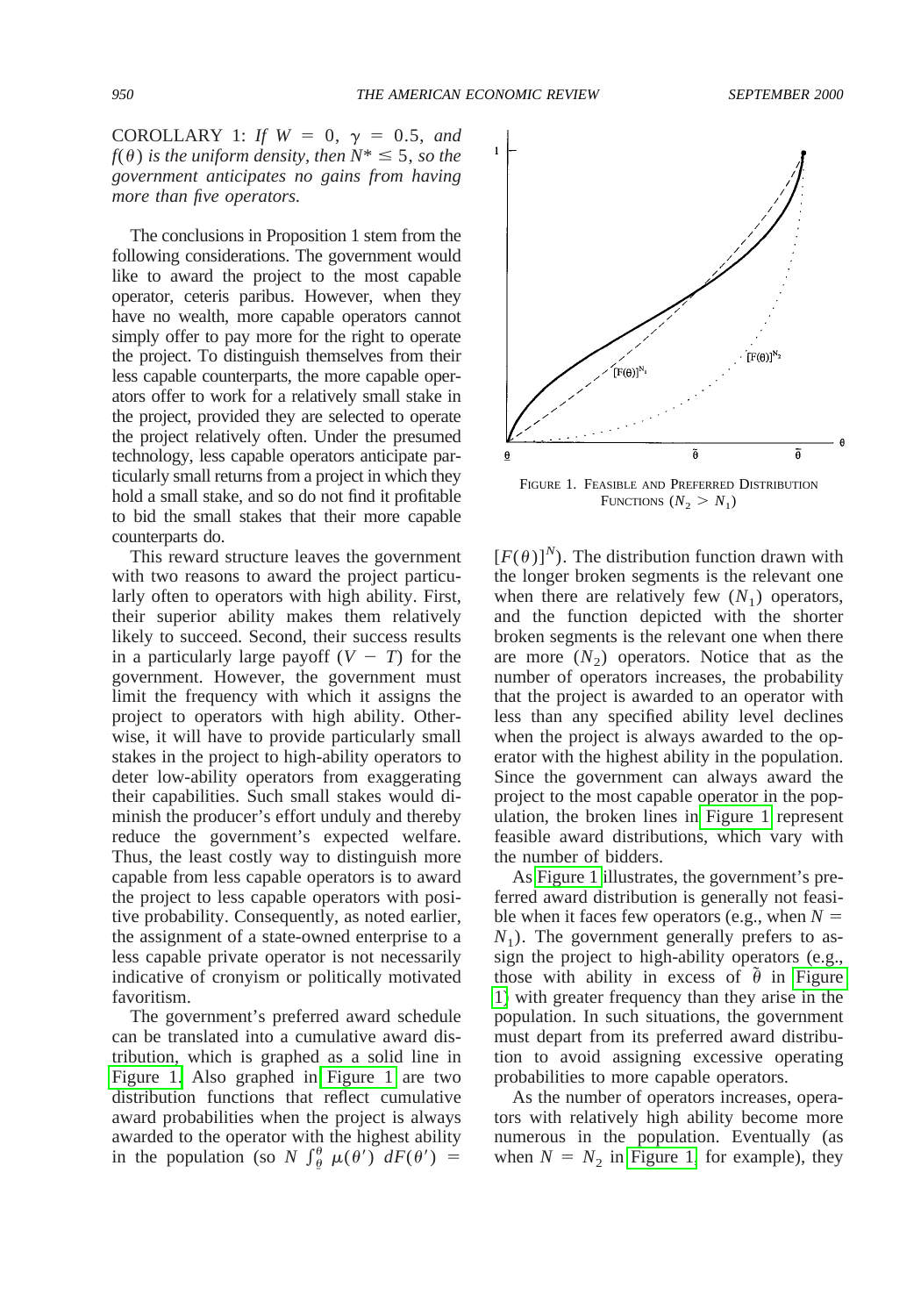arise with sufficient frequency that if the government were to always assign the project to the most capable operator in the population, it would award the project to the most capable operators too often, and would have to decrease their stake in the project too severely to ensure incentive compatibility. Once this critical number of operators (*N*\*) is reached, the government's preferred award distribution becomes feasible, $^{17}$  and additional operators do not alter the allocations that the government implements. Consequently, in contrast to the setting where wealth constraints do not bind, the government's welfare does not increase as the number of operators increases.18,19 This finding implies that simply increasing the number of wealthconstrained bidders may not serve to increase a government's returns from privatizations.

Corollary 1 reports that the critical number of bidders can be relatively small. When  $\gamma = 0.5$ and ability levels are distributed uniformly, for example, the government never gains from having more than five operators bid for the project.<sup>20</sup>

<sup>18</sup> Absent wealth constraints, an operator's equilibrium stake in the project increases with his ability. Therefore, as the operator's ability increases, so does the expected surplus from the project. The greater the number of bidders, the greater the likelihood that the chosen operator will have high ability and so make a large payment to the government in return for a large stake in the project. Consequently, the government always gains as the number of bidders increases when the bidders are not wealth constrained.<br><sup>19</sup> When few operators ( $N < N^*$ ) are present initially, an

increase in the number of operators enables the government to assign the project to the most capable operators with greater frequency. When it does so, the government is forced to reduce the associated reward for success to ensure incentive compatibility. Consequently, the reward structure afforded an operator of specified ability generally varies with the number of operators. The same is not true when operators are not wealth constrained [as Laffont and Tirole (1987, 1993 p. 318), McAfee and McMillan (1987), and Riordan and Sappington (1987) show in related settings]. Absent wealth constraints, increased competition among operators relaxes the critical adverse selection problem but does not affect the moral hazard problem directly. It affects both problems when wealth constraints bind. <sup>20</sup> Manelli and Vincent (1995) identify other settings

where increased competition among suppliers does not benefit a buyer. In one such setting, suppliers are privately informed about their operating costs, and lower costs imply

## **III. Extensions: Limited Wealth, Renegotiation, and Additional Inputs**

We now extend the analysis of Section II in three directions. First, we allow the operators to have some, but still limited, wealth. Second, we permit mutually advantageous renegotiation of the compensation arrangement after a producer is selected, but before he acts. Third, we allow for additional observable inputs to the production process.

## A. *Limited Wealth*

First suppose that all  $N \geq 2$  operators have strictly positive, but still limited, wealth. Proposition 2 summarizes our findings for the (expositionally convenient) case where operator wealth is sufficiently large that the wealth constraints (expression (5) in [*P*]) do not bind for the least capable operators.<sup>21</sup> We call this the limited wealth setting.

## PROPOSITION 2: *Suppose*  $W > 0$ . *Then at the solution to* [*P*] *in the limited wealth setting:*

- *(i) When their ability is below a critical level,*  $\theta^L \in (\theta, \overline{\theta})$ , *operators deliver larger initial payments and receive a larger stake in the project as their ability increases* (*so*  $I'(\theta) > 0$  *and*  $T'(\theta) > 0$ *). Furthermore,* an operator with ability below  $\theta^L$  is se*lected to produce if and only if he is the most capable operator in the population* (*so*  $N \int_{\theta}^{\theta} \mu(\theta') d\hat{F}(\theta') = [F(\theta)]^N$ .
- *(ii)* For higher levels of ability  $(\theta \in [\theta^L, \bar{\theta}])$ , *each operator delivers his entire wealth to the government initially* (*so*  $I(\theta) = W$ *) and is afforded a higher operating probability and a smaller stake in the project as his ability increases* (*so*  $\mu'(\theta) > 0$  *and*  $T'(\theta) < 0$ ).

When operators have intermediate levels of wealth, the government offers only small stakes

 $17$  In terms of [Figure 1,](#page-6-0)  $N^*$  can be viewed as the smallest value of *N* for which the  $[F(\theta)]^N$  function lies everywhere below the government's preferred award distribution function on  $(\theta, \bar{\theta})$ .

lower product quality. Here, increased bidding competition among suppliers can reduce equilibrium expected quality

more than cost, thereby reducing the buyer's welfare. <sup>21</sup> When *W* is strictly positive but sufficiently small, the wealth constraints may bind for all operators. In this case, the solution to [*P*] does not contain the region described in property (i) of Proposition 2.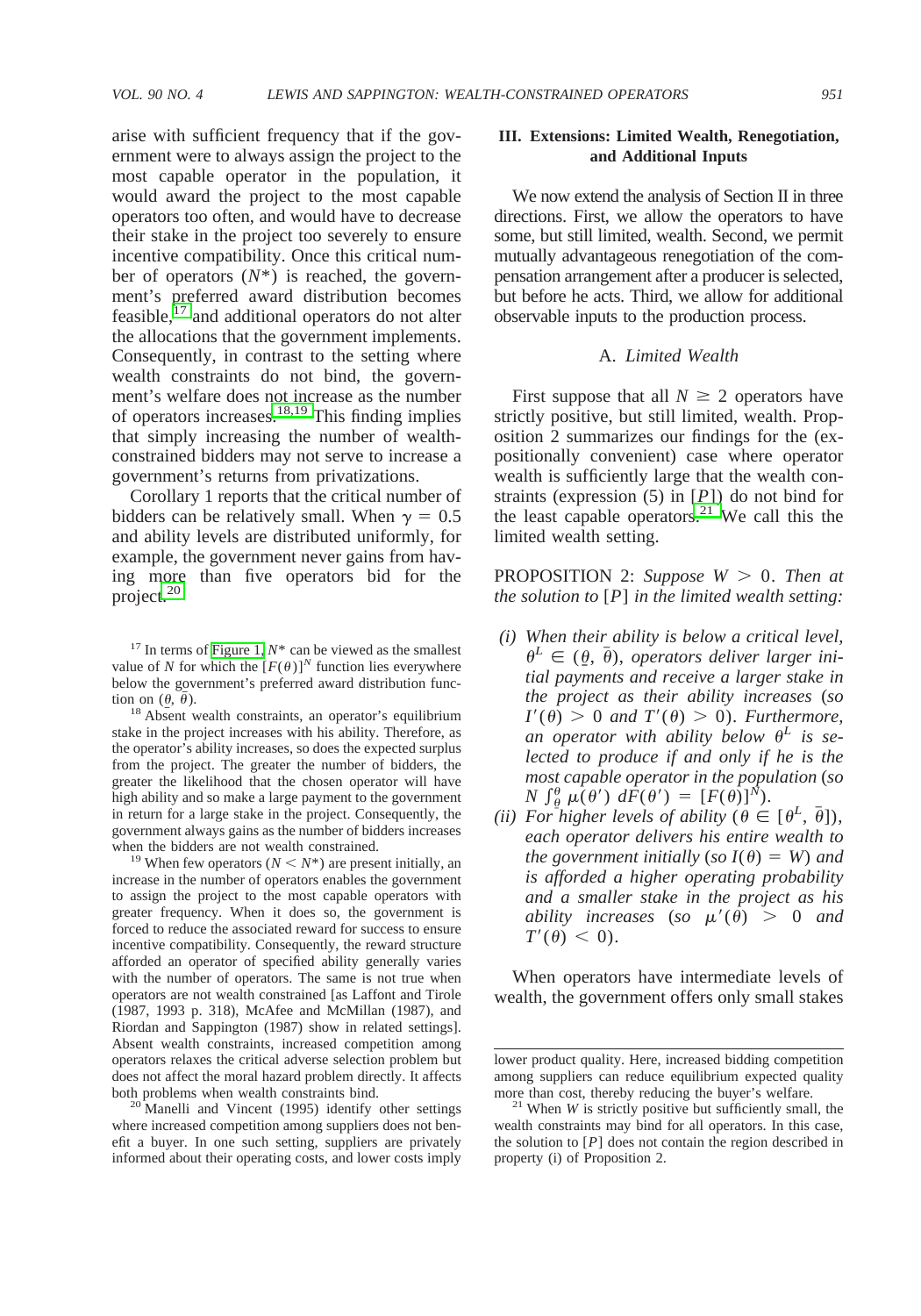in the project to low-ability operators to deter more capable operators from understating their ability. Because their stakes are small, the lowability operators with limited wealth can deliver initial payments that compensate the government adequately for the meager operating profit they anticipate. In contrast, the more capable operators do not have sufficient resources to deliver initial payments that would compensate the government fully for the large stake in the project and the pronounced probability of operation that the government would like to afford them. Once their wealth is exhausted, highability operators distinguish themselves from their less able counterparts by offering to work for smaller stakes in the project in return for higher probabilities of being selected to produce, as described in Proposition 1. Thus, the key distortions that arise when operators have no wealth persist for the higher levels of ability in settings where operators have some, but limited, wealth. In particular, shared enterprise profit, dispersed enterprise ownership, and particularly diluted incentives for the most (and perhaps the least) capable operators arise.

#### B. *Renegotiation*

Now suppose that, as is common in practice, the government's commitment powers are limited. In particular, the government will always renegotiate the operator's stake in the project if it is advantageous to do so. Any renegotiation that takes place occurs before the producer chooses his effort level (*e*). For simplicity, we consider the case where the  $N \geq 2$  operators have no wealth (so  $W = 0$ ), and call this the renegotiation setting.

If renegotiation occurs, it will take place when an operator with particularly high ability is selected to produce. Recall that absent renegotiation, an operator with particularly high ability is selected to produce relatively frequently, but is promised a relatively small stake in the project. This stake can be less than the stake  $(y)$  that maximizes the government's expected payoff from the project. Such a small stake will always be increased when renegotiation is possible because a larger stake for the operator increases his expected payoff, and, through the extra effort it induces, also increases the government's expected return. Therefore, the operator's equilibrium stake in the project will always be at least  $\gamma$ .

Any stake above  $\gamma$  (but below 1) will not be renegotiated. A larger stake would reduce the government's expected payoff, and the operator has no resources to compensate the government for this loss. A smaller stake would reduce total expected surplus. Consequently, the compensation the operator would demand to offset the smaller stake would outweigh the increase in the government's expected payoff. Therefore, the optimal mechanism in this setting will exhibit the key properties described in Proposition 1 for the smaller realizations of  $\theta$  (i.e., those for which  $T(\theta) \ge \gamma V$ . A constant payment for success  $(T(\theta) = \gamma V)$  will be implemented for the larger ability realizations, along with a constant probability of being selected to operate the project. These observations are summarized in Proposition 3.

PROPOSITION 3: *At the solution to the government's problem in the renegotiation setting:*

- *(i) If an operator's ability is below a threshold level, the probability that he is selected to produce increases and his reward for success decreases with his ability* (*i.e., there exists a*  $\theta^R \in [\theta, \overline{\theta}]$  *such that*  $\mu'(\theta) > 0$ *and*  $T'(\theta) < 0$  *for all*  $\theta \in [\theta, \theta^R]$ .
- *(ii) If an operator's ability exceeds this threshold level, neither the probability that he is selected to produce nor his stake in the project varies with his ability. The operator's stake is the one that maximizes the government's expected return from the project* (*i.e.*,  $\mu'(\theta) = 0$  *and*  $T(\theta) = \gamma V$  *for*  $\hat{all} \theta \in (\theta^R, \overline{\theta}])$ .

Proposition 3 suggests that particularly large government stakes in privatized enterprises are unlikely when the government's commitment powers are weak. It also implies that limited government commitment powers can lead to even more pronounced dispersion of enterprise ownership (i.e., more frequent production by less capable operators) than will arise in the presence of wealth constraints alone.

# C. *Productive Inputs from the Resource Owner*

To this point, we have abstracted from any direct contributions the original resource owner (e.g., the government or a venture capitalist)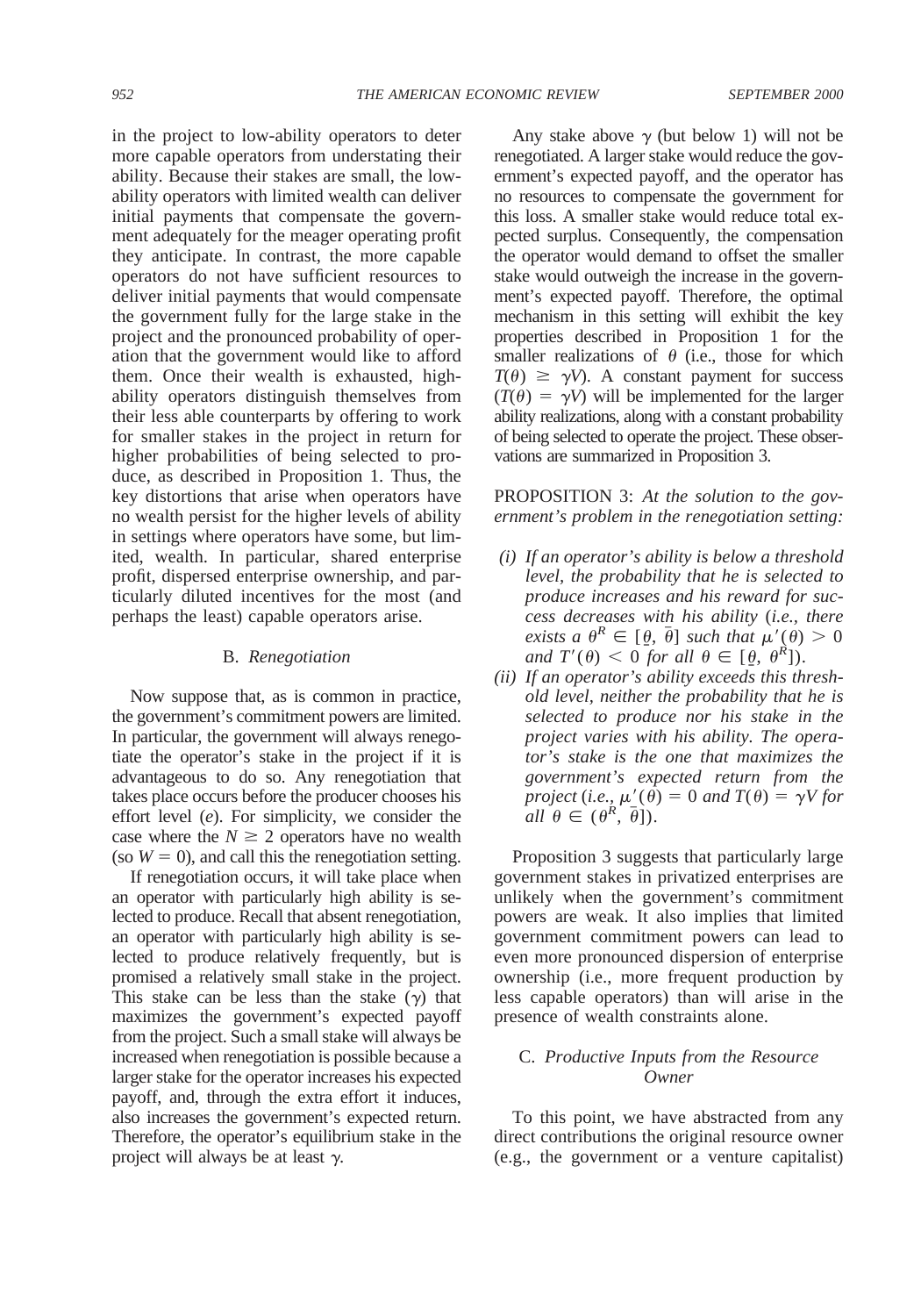might make to the production process. Such inputs, however, can be important in practice. For example, the monitoring, oversight, and expertise a venture capitalist contributes to a project she funds can be instrumental in determining its ultimate success or failure. We have also viewed the productive resource as an indivisible asset to this point. But resources like the financial capital a venture capitalist provides are divisible, so we now consider an extension and interpretation of our model that better captures elements of a venture capital arrangement, including a perfectly divisible resource and inputs supplied by the original resource owner.

Suppose there are  $N \ge 2$  entrepreneurs, each of whom has a potentially profitable project, but none of the financial capital (wealth) needed to operate the project. Also suppose the venture capitalist's commitment powers are unimpeded (so renegotiation does not occur), and the productive inputs the venture capitalist (VC) provides are observable and contractible.<sup>22</sup> As noted, the VC's essential resource, capital, is perfectly divisible and so can be partitioned and assigned to multiple entrepreneurs. In this setting,  $\mu(\theta) \in [0, 1/N]$  will denote the fraction of its capital the VC delivers to an entrepreneur of ability  $\theta$ . The more capital an entrepreneur receives, the larger the scale  $(\mu)$  at which he can operate, and thus the larger the gross payoff  $(\mu V)$  when his project succeeds. The entrepreneur's marginal cost of effort when he operates at scale  $\mu$  is  $\mu$ .

The productive input  $K$  that the VC supplies to an entrepreneur in this environment is assumed to increase the probability  $p(\cdot)$  that the project succeeds as follows:

(10) 
$$
p(e, \theta, K) = K \theta e^{\gamma}.
$$

For simplicity, suppose the cost to the VC of supplying  $K$  units of the productive input to an entrepreneur who operates at scale  $\mu$  is  $K^{\beta}\mu^{\delta}$ , where  $\delta \in [0, 1)$  and  $\beta > 1$  are parameters. Since  $\delta$  > 0, it is more costly for the VC to

enhance the probability of project success by any given amount the larger the scale of the project. However, since  $\delta$  < 1, increasing returns are present, because the VC's cost of delivering the input increases less than proportionately with the scale of operation. Thus, the input might constitute the monitoring, advice, or supervision that VCs often provide, for example (Sahlman, 1990). $^{23}$ 

It is convenient to assume that the scale economies associated with the input are not too pronounced relative to the cost of supplying the input. Formally, we assume  $\beta$  > max{ $\delta$ /[1 - $\gamma$ ,  $[1 - \delta]/\gamma$  in this setting, which we call the setting with venture capital inputs. Proposition 4 summarizes the main features of the optimal policy in this setting.

PROPOSITION 4: *In the setting with venture capital inputs, entrepreneurs with greater ability operate at larger scales but hold smaller stakes in their projects and receive more inputs from the venture capitalist.*

Proposition 4 suggests that under the specified conditions, a VC will invest most heavily in the projects of the most capable entrepreneurs, and will secure a relatively large stake in their projects. The VC will also devote more personal attention to the projects in which he has invested so heavily.<sup>24</sup>

#### **IV. Conclusions and Implications**

We have examined optimal procedures for allocating productive assets to wealth-constrained

 $23$  More generally, the impact of the VC's inputs might vary with observable characteristics of the entrepreneur. For instance, the advice and guidance provided by a VC might prove to be particularly valuable to an entrepreneur with limited experience, as some empirical studies suggest (Harry Sapienza and Jeffrey Timmons, 1989; Sanford Ehrlich et al., 1994). <sup>24</sup> The proof of Proposition 4 reveals that  $K(\theta)$  and  $\mu(\theta)$ 

may decrease with  $\theta$ , whereas  $T(\theta)$  increases with  $\theta$  if  $\delta/[1 - \gamma] < \beta < [1 - \delta]/\gamma$ . Thus, the VC may deliver more of the productive input to the least-capable entrepreneurs, who also receive relatively large portions of the VC's resource, but particularly meager rewards for success. In this sense, when her marginal cost of delivering the input does not increase too rapidly with its supply, the VC may essentially take over the projects of the least capable entrepreneurs by substituting her own input for their effort.

<sup>22</sup> A double moral hazard problem [as in Thomas Hellman (1998)] arises when the government's contributions are not contractible. It is also convenient to assume that *N* is sufficiently large that the probability constraints (9) do not bind at the solution to the government's problem in this setting.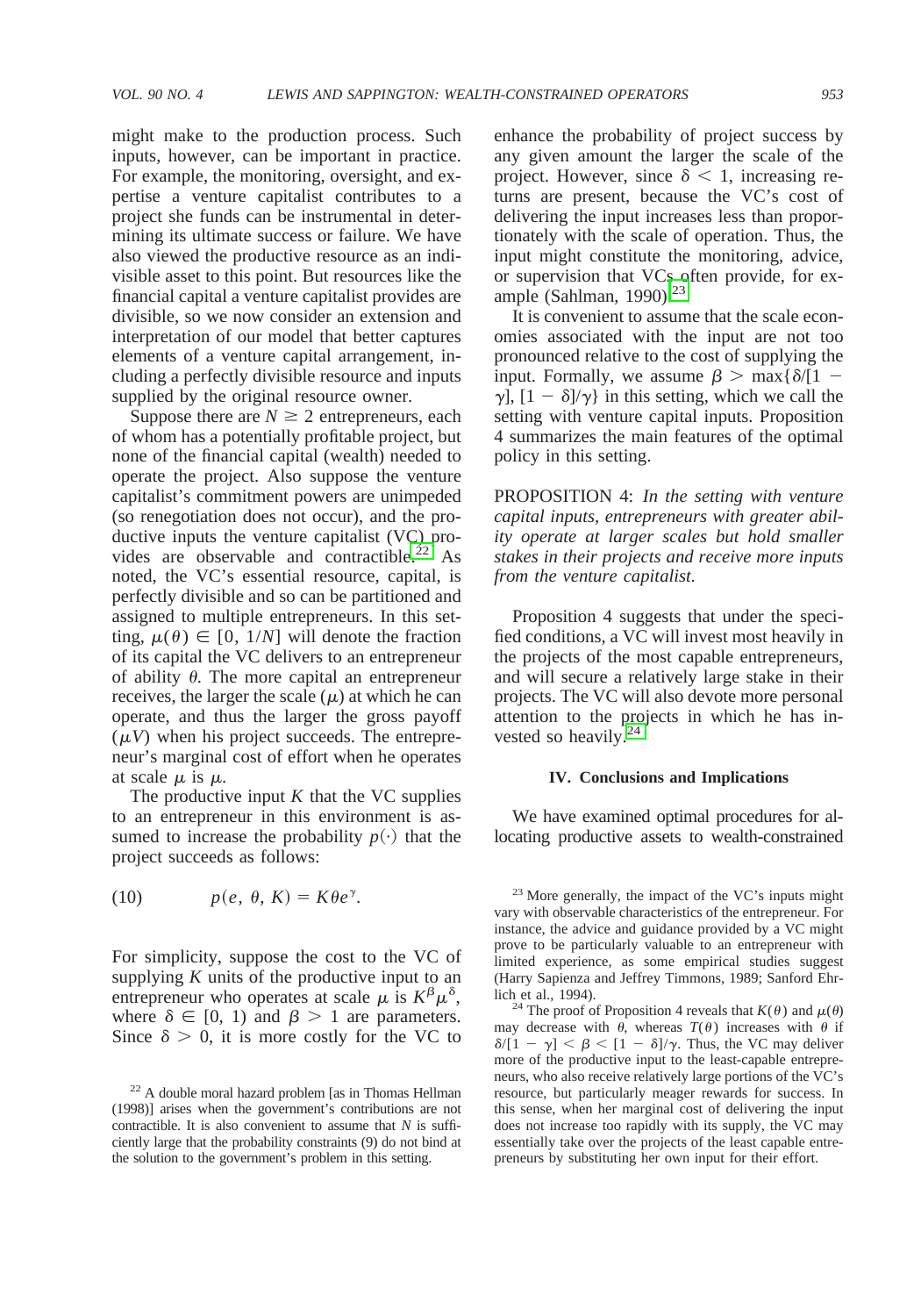operators who are privately informed about their ability. When wealth constraints prevent operators from bidding higher initial payments for the project, they resort to bidding lower stakes in the project, which results in substantial profit sharing. Under certain conditions, more capable operators bid the lowest stakes in return for an increased chance of operating the project, leading to particularly diluted incentives for the most capable producers. Binding wealth constraints can also lead to (*ex post* inefficient) dispersed enterprise ownership, as projects are sometimes awarded to low-ability operators to prevent them from exaggerating their ability. In addition, limited benefits of competition arise, as the project owner does not gain as the number of wealth-constrained operators increases above some threshold level.

Our model was intentionally streamlined to illustrate most clearly the qualitative effects of wealth constraints. Therefore, the model cannot serve as the basis for comprehensive recommendations regarding the optimal design of venture capital contracts or privatization arrangements.<sup>25</sup> Nevertheless, the model may provide an explanation for some common features of these arrangements that complement other explanations in the literature. For example, an entrepreneur typically receives a low wage and is required to invest most of his personal resources in any venture funded by a venture capitalist (Sahlman, 1990), as our model predicts for all except possibly the least capable entrepreneurs. Furthermore, venture capitalists tend to devote the most nonfinancial assistance to those ventures in which they hold the largest ownership stakes (Sapienza and Timmons, 1989), as the venture capitalist does in our setting with venture capital inputs.

Our model also suggests why governments might partition divisible public assets (such as electricity generating capacity) and award the partitions to different wealth-constrained operators, even if scale economies are present and even if *ex post* competition in the market is not crucial.<sup>26</sup> Moreover, our model explains why ongoing government stakes in privatized enterprises can be optimal, even when such stakes diminish incentives for efficient operation and aggravate problems associated with soft budget constraints (Eric Maskin, 1999).

A government may choose to retain an ownership stake in a privatized firm, even if investors are not wealth constrained. The government may do so to exercise ongoing control over noncontractible dimensions of the firm's performance (John Vickers and George Yarrow, 1991; Oliver Hart et al., 1997) or to secure some immediate revenue while waiting until considerable uncertainty about the ultimate value of the enterprise has been resolved before selling the entire firm (Tim Jenkinson and Colin Mayer, 1988; Olivier Blanchard et al., 1991). By retaining partial ownership in a privatized firm, the government may also credibly signal to potential investors either its intention not to expropriate them in the future (Perotti, 1995) or its favorable private assessment of the innate value of the enterprise (Hayne Leland and David Pyle, 1977).

Factors other than wealth constraints may also explain the stake that venture capitalists retain in the ventures they finance. For example, this stake may help to motivate the venture capitalist to act in the interest of her financial backers by identifying the most promising projects (Sahlman, 1990) or the best individuals to operate the project (Hellmann, 1998). The stake could also help to reduce the risk imposed on a risk-averse entrepreneur (Yuk-Shee Chan et al., 1990).

It would be useful to distinguish among these hypotheses empirically. One way to do so might be to hold control rights constant when examining ownership rights. In settings where control rights can be established independently of ownership rights (through representation on the board of directors, for example), substantial ownership shares may not be necessary to control the noncontractible activities of the privatized firm, but they may help to avoid selling the firm at a price that is far below its market value. A second test of the

<sup>&</sup>lt;sup>25</sup> Notice, for example, that we abstracted from the measurement problems that can complicate the implementation of earnings sharing arrangements in practice. McMillan (1994) reports that the FCC decided against earnings sharing arrangements when selling radio spectrum rights, in part, because of the difficulties involved in measuring the earnings that multiproduct firms derive from a single product.

<sup>26</sup> Che and Gale (1996b, 1988) provide similar explanations.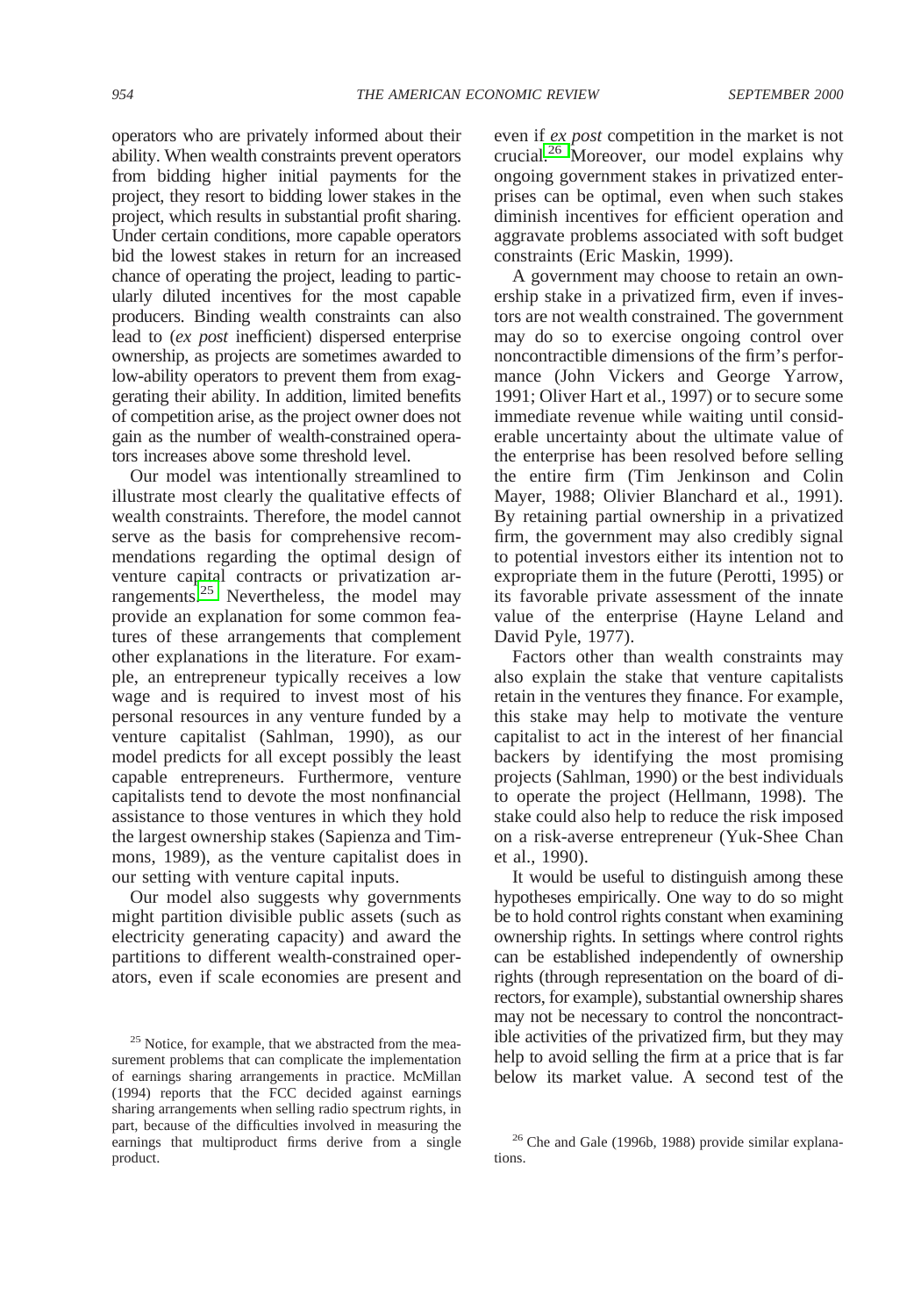hypotheses might examine the extent to which privatized firms pursue social objectives (such as high labor to capital ratios) over private objectives. A finding that the tendency to do so is largely invariant to the government stake in the firm could suggest that wealth constraints, rather than ongoing control, motivate the government stake. A third test might exploit the fact that if wealth constraints are the primary reason for an ongoing government stake in a privatized enterprise, then this stake should tend to be most pronounced when the bidding process is closed to foreign investors, holding domestic investment resources constant. In contrast, if the stake serves primarily to convince foreign investors that their investments will not be expropriated, then the government stake should be larger when foreign investors bid for the privatized firm, ceteris paribus.

A distinguishing prediction of our model is the inverse relationship between a producer's stake in the project he operates and the probability that he is selected to produce or the fraction of the available resources he is afforded. Thus, a finding that venture capitalists tend to hold the largest ownership stakes in those projects in which they invest the bulk of their investment funds would provide some empirical support for our model. The same would be true of a finding that governments tend to retain the most pronounced stakes in the largest of the many enterprises that they privatize at any point in time.

Our model also suggests that for some production technologies, binding wealth constraints may limit the sensitivity of observed performance to contractual incentives.<sup>27</sup> The limited sensitivity of performance to incentives can arise not because contractual incentives provide little motivation, but because the most pronounced incentives are optimally provided to

the least capable producers. Thus, empirical investigations of the impact of incentives on performance must control for relevant wealth constraints and their equilibrium impact on the abilities of selected operators.

In closing, we mention four of the many directions in which our analysis might be fruitfully extended. First, more general production technologies might be studied. In addition to alternative relationships among effort, ability, and performance, more than two distinct performance levels might be admitted. With a richer outcome space, meaningful differences between debt and equity can arise, thereby creating an expanded role for loans to wealth-constrained operators.<sup>28</sup> Second, additional asymmetries among operators might be explored. The precise manner in which relatively wealthy operators are optimally handicapped when competing against less-wealthy operators seems particularly interesting to explore.<sup>29</sup> Third, the merits of encouraging alliances among wealth-constrained operators might be examined. Alliances reduce the effective number of competitors and may facilitate collusion, but they increase the financial resources of allied operators. Fourth, additional intertemporal elements and alternative bargaining structures (including competition among resource owners) might be analyzed. For example, if an entrepreneur can expropriate investments made by a venture capitalist, then gradual, staged financing of the project may be optimal (Neher, 1999). Also, when past performance provides useful signals about an operator's ability, future assignment of ownership and control rights may be linked to past performance in interesting ways.30

<sup>28</sup> See Lewis and Sappington (2000c) for an illustration of this point in a different context. <sup>29</sup> McMillan (1994), Cramton (1995, 1997), Ayres and

Cramton (1996), and McAfee and McMillan (1996) discuss some of the techniques the FCC employed to encourage participation by selected (often wealth-constrained) groups in the auctions for radio spectrum.<br><sup>30</sup> Chan et al. (1990) examine how past performance

affects future financial rewards and ownership rights in venture capital relationships.

## **APPENDIX**

#### *Sketch of the Proof of Lemma 1*

Let  $\Pi(\hat{\theta}|\theta)$  represent the expected profit of the agent with ability  $\theta$  when he reports his ability to be  $\hat{\theta}$ . When  $W = 0$ ,  $I(\theta) = 0$  for all  $\theta$ . Consequently,

<sup>&</sup>lt;sup>27</sup> In our model with  $W = 0$  and  $p(e, \theta) = \theta e^{\gamma}$ , the equilibrium probability of success does not vary with  $\theta$  or with the operator's reward structure whenever the number of potential operators is sufficiently large ( $N \ge N^*$ ).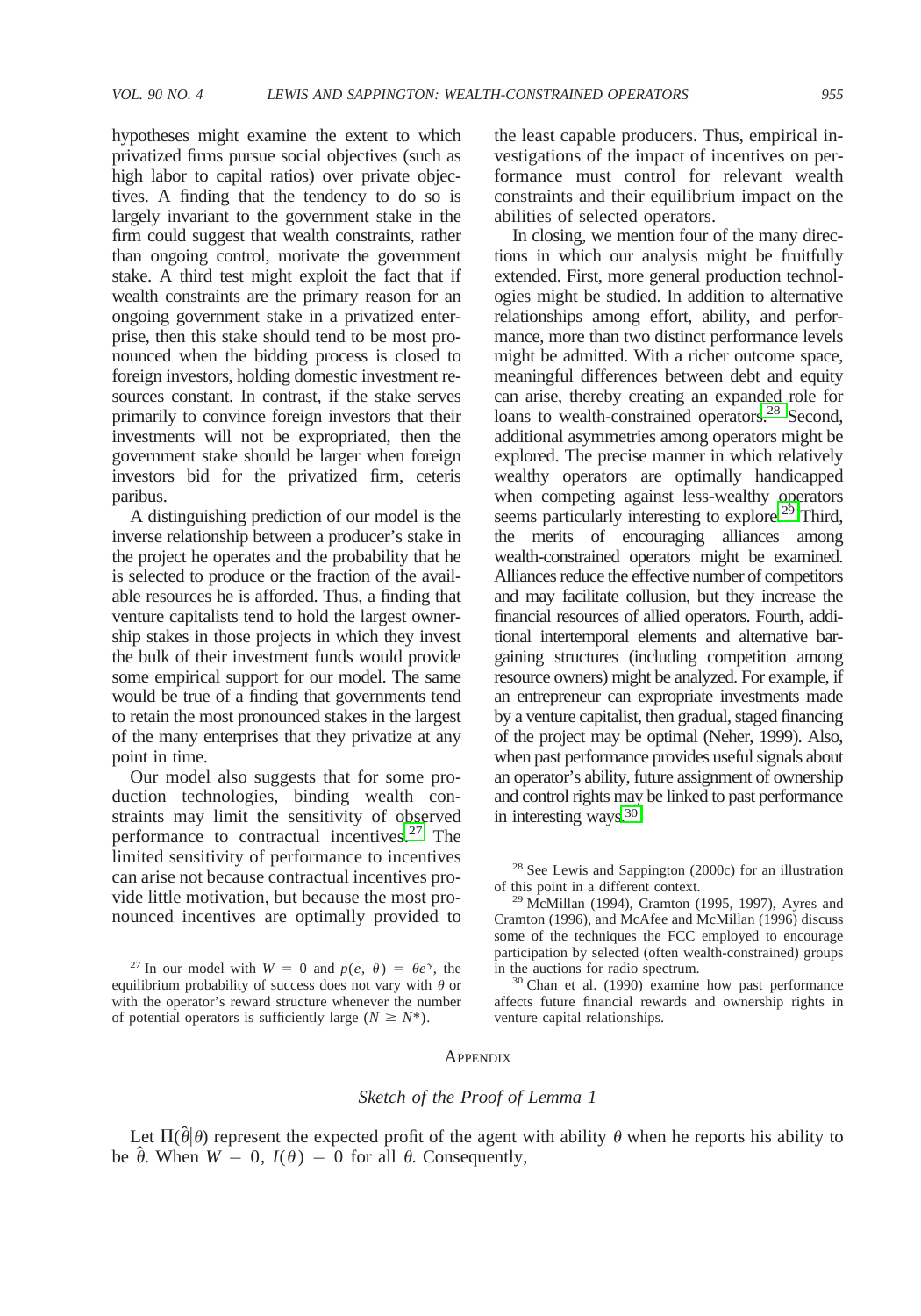(A1) 
$$
\Pi(\hat{\theta}|\theta) = \mu(\hat{\theta})[p(e(T(\hat{\theta}), \theta), \theta)T(\hat{\theta}) - e(T(\hat{\theta}), \theta)].
$$

Incentive compatibility then provides

(A2) 
$$
\frac{\mu'(\theta)}{\mu(\theta)} = -\frac{T'(\theta)}{T(\theta)} \left[ \frac{p(e(T(\theta), \theta), \theta)T(\theta)}{p(e(T(\theta), \theta), \theta)T(\theta) - e(\cdot)} \right].
$$

Equations (1) and (2) in the text imply

(A3) 
$$
p(e(T(\theta), \theta), \theta)T(\theta) = \frac{1}{\gamma}e(T(\theta), \theta).
$$

(A2) and (A3) imply that at any feasible solution to [*P*]

(A4) 
$$
\frac{\mu'(\theta)}{\mu(\theta)} = -\frac{T'(\theta)}{T(\theta)} \left[ \frac{1}{1-\gamma} \right] \quad \text{for all } \theta \in [\underline{\theta}, \overline{\theta}].
$$

Solving the differential equation in (A4) provides the statement in the lemma.

*Sketch of the Proof of Proposition 1*

After some substitution using equations (1) and (2) and Lemma 1, [*P*] can be rewritten as

$$
\text{(A5)} \qquad \text{Maximize } N \int_{\theta}^{\bar{\theta}} \frac{1}{\gamma} \left[ \gamma \theta \right]^{[1/(1-\gamma)]} \{ V K_1^{[\gamma/(1-\gamma)]} \mu(\theta)^{1-\gamma} - K_1^{[1/(1-\gamma)]} \} \, dF(\theta)
$$

subject to:

(A6) 
$$
z(\theta) \equiv 1 - N \int_{\theta}^{\overline{\theta}} \mu(\theta') dF(\theta') - [F(\theta)]^N \ge 0 \quad \text{for all } \theta \in [\theta, \overline{\theta}].
$$

Manipulation of the necessary conditions for an optimum reveal that the optimal values of  $T(\theta)$ ,  $\mu(\theta)$ , and *S*(*N*) do not vary with *N* over regions in which constraint (A6) does not bind at the solution to  $[P]$ . It is also readily shown that in these regions

(A7) 
$$
\mu(\theta) = [F(\theta)]^{N-1} \quad \text{and} \quad T(\theta) = K_1[F(\theta)]^{-(N-1)(1-\gamma)},
$$

where  $K_1$  does not vary with  $\theta$  or *N*. (A7) implies that optimal allocations vary with *N* over some regions in which constraint (A6) binds, and so *S*(*N*) increases with *N* in these regions because constraint (A6) is relaxed as *N* increases. It is readily shown that constraint (A6) does not bind at the solution to  $[P]$  if *N* is sufficiently large.

## *Sketch of the Proof of Corollary 1*

Constraint (A6) will not bind at the solution to [*P*] if

$$
\text{(A8)} \quad \frac{\mu'(\theta)}{\mu(\theta)} \le \frac{(d/d\theta)[F(\theta)]^{N-1}}{[F(\theta)]^{N-1}} \quad \text{for all } \theta \in (\underline{\theta}, \bar{\theta}),
$$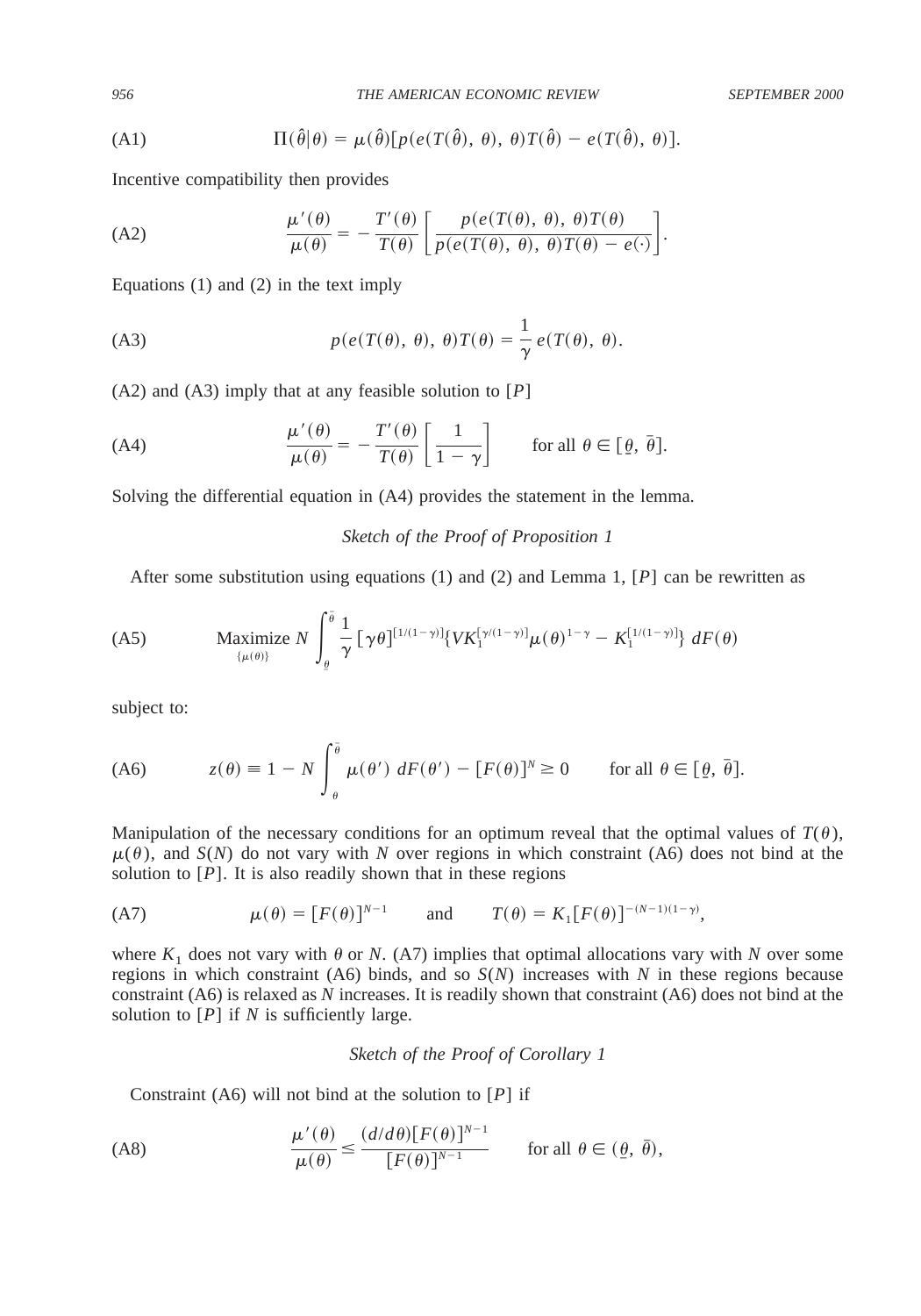(A9) where 
$$
\mu(\theta) = \left[ N \int_{\theta}^{\bar{\theta}} \theta^m dF(\theta) \right]^{-1} \theta^m
$$
, where  $m \equiv \frac{1}{\gamma(1-\gamma)}$ .

Using (A9), it is readily shown that when  $\gamma = 0.5$ , (A8) holds if  $N \ge 5$ .

# *Sketch of the Proof of Proposition 2*

Using (3) and (A1), and viewing  $\mu(\theta)$  and  $T(\theta)$  as control variables,  $\Pi(\theta)$  and  $z(\theta)$  as state variables,  $\alpha^{\Pi}(\theta)$  and  $\alpha^{z}(\theta)$  as costate variables, and  $\beta^{\Pi}(\theta)$  and  $\beta^{z}(\theta)$  as multipliers, [P] can be formulated as an optimal control problem with the following Hamiltonian:

(A10) 
$$
H = \{\mu(\theta)[p(e(T(\theta), \theta), \theta)V - e(\cdot)] - \Pi(\theta)\}f(\theta) + \lambda^{L}(\theta)\{W - \mu(\theta)[p(e(\cdot), \theta)T(\theta) - e(\cdot)] + \Pi(\theta)\}f(\theta) + \alpha^{\Pi}(\theta)\mu(\theta)p_{\theta}(e(\cdot), \theta)T(\theta) + \alpha^{z}(\theta)Nf(\theta)[\mu(\theta) - [F(\theta)]^{N-1}] + \beta^{\Pi}(\theta)\Pi(\theta)f(\theta) + \beta^{z}(\theta)z(\theta)f(\theta).
$$

It can be shown that there exists a  $\theta^L \in (\theta, \bar{\theta})$  such that  $\lambda^L(\theta) = 0$  for all  $\theta \in [\theta, \theta^L)$ . This fact and the necessary conditions for an optimum derived from (A10) reveal that

(A11) 
$$
T(\theta) = \frac{V}{1 + \left[\frac{1 - F(\theta) - \lambda}{\gamma \theta f(\theta)}\right]}
$$
 and  $\mu(\theta) = [F(\theta)]^{N-1}$  for all  $\theta \in [\theta, \theta^L)$ ,  
(A12) where  $\lambda \equiv \int_{\theta^L}^{\bar{\theta}} \lambda^L(\theta) dF(\theta) \le 1 - F(\theta)$  for all  $\theta \in [\theta, \theta^L)$ .

(A11) and (A12) imply that  $T'(\theta) > 0$  for all  $\theta \in [\theta, \theta^L)$  under the maintained assumptions.

Since  $\mu'(\theta) > 0$  and  $T'(\theta) > 0$  for all  $\theta \in [\theta, \theta^L]$ , incentive compatibility requires  $I'(\theta) > 0$ for all  $\theta \in [\theta, \theta^L)$ , which provides property (i) of the Proposition. The proof of property (ii) is analogous to the proof of Proposition 1.

# *Sketch of the Proof of Proposition 3*

The discussion in the text explains why a renegotiation-proof contract requires  $T \in (\gamma V, V]$ . The proof parallels the proof of Proposition 1, except that the additional constraint  $T(\theta) \in [\gamma V, V]$  for all  $\theta \in [\theta, \overline{\theta}]$  is appended to the principal's problem. This constraint can be rewritten as

(A13) 
$$
\mu(\theta) \in [\mu, \bar{\mu}],
$$
 where  $\underline{\mu} \equiv K_1^{[1/(1-\gamma)]} V^{-[1/(1-\gamma)]}$  and  $\bar{\mu} \equiv K_1^{[1/(1-\gamma)]} [\gamma V]^{-[1/(1-\gamma)]}$ .

It can be shown that at the (renegotiation-proof) solution to the principal's problem

$$
T(\theta) = K_1 h^{-(1-\gamma)} \theta^{-(1/\gamma)},
$$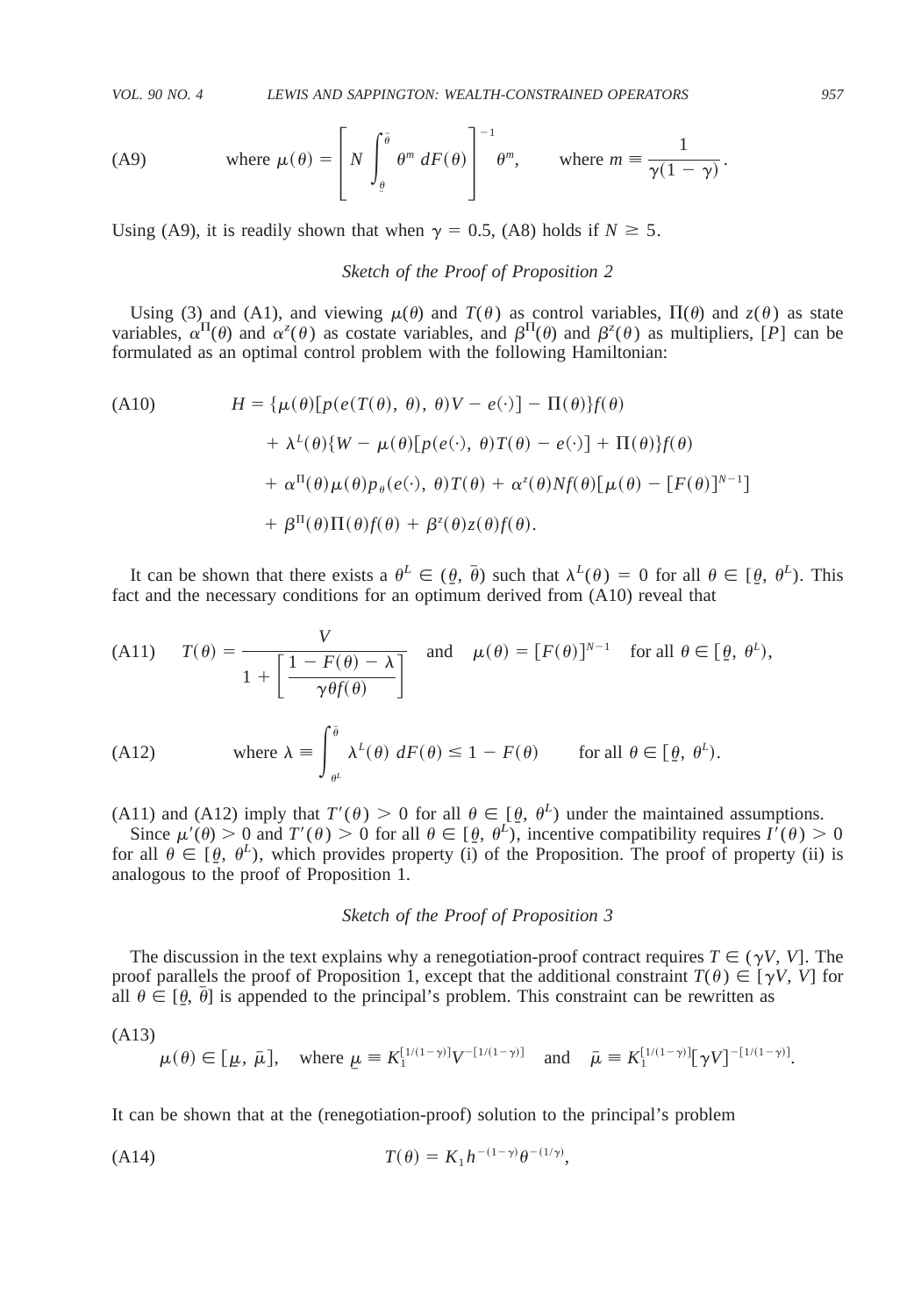and

(A15) 
$$
\mu(\theta) = \begin{cases} h \theta^m & \text{if } h \theta^m \leq \bar{\mu} \\ \bar{\mu} & \text{if } h \theta^m > \bar{\mu} \end{cases},
$$

(A16) where 
$$
m = \frac{1}{\gamma[1-\gamma]}
$$
 and  $N\left[\int_{\theta}^{\bar{\mu}/h} h \theta^m dF(\theta) + [1 - F(\bar{\mu}/h)]\bar{\mu}\right] = 1.$ 

(A14) and (A15) provide the characterization provided in the statement of the proposition.

# *Sketch of the Proof of Proposition 4*

Incentive compatibility requires that at the solution to the principal's problem

(A17) 
$$
\frac{\mu'(\theta)}{\mu(\theta)} = -\left[\frac{1}{1-\gamma}\right] \left[\frac{K'(\theta)}{K(\theta)} + \frac{T'(\theta)}{T(\theta)}\right] \quad \text{for all } \theta \in [\underline{\theta}, \overline{\theta}].
$$

(A17) implies that for some constant  $\alpha > 0$ 

(A18) 
$$
\mu(\theta) = \alpha [K(\theta) T(\theta)]^{-[1/(1-\gamma)]} \quad \text{for all } \theta \in [\underline{\theta}, \overline{\theta}].
$$

Using (A18), it can be shown that when constraints (A6) do not bind, the principal's problem can be written as

(A19) Maximize 
$$
\int_{\theta}^{\theta} {\alpha \theta V[\theta \gamma]^{[\gamma((1-\gamma)]}[T(\theta)]^{-1} - \alpha [\theta \gamma]^{[1/(1-\gamma)]}} - \alpha [K(\theta)T(\theta)]^{\beta} [K(\theta)T(\theta)]^{-[\delta/(1-\gamma)]} - \alpha \gamma \theta^{[1/(1-\gamma)]} - \rho \alpha [K(\theta)T(\theta)]^{[1/(1-\gamma)]} dF(\theta),
$$

where  $\rho \ge 0$  is the Lagrange multiplier associated with the constraint *N*  $\int_{\theta}^{\overline{\theta}} \mu(\theta) dF(\theta) \le 1$ . Pointwise optimization with respect to  $T(\theta)$  provides, after some simplification,

(A20) 
$$
\rho[K(\theta)T(\theta)]^{(1-\delta)/(1-\gamma)} = K(\theta)^{\beta}[\beta(1-\gamma)-\delta].
$$

(A20) implies that  $\beta > [\delta/(1 - \gamma)]$  is required to ensure an interior solution. (A20) also implies that

(A21) 
$$
K(\theta)^{-\{\beta + [(1-\delta)/(1-\gamma)]\}} = \rho^{-1}[\beta(1-\gamma) - \delta]T(\theta)^{(1-\delta)/(1-\gamma)}.
$$

(A21) implies that under the maintained assumptions,  $T'(\theta) < 0$  whenever  $K'(\theta) > 0$ . Solving (A21) for  $T(\theta)$  and employing the necessary conditions for an optimum provide

(A22) 
$$
K(\theta)^{[\beta\gamma/(1-\delta)]-1} = k_0 V \theta [\theta \gamma]^{[\gamma/(1-\gamma)]}, \quad \text{where } k_0 > 0 \text{ is a constant.}
$$

(A22) implies that  $K'(\theta) > 0$  for all  $\theta \in [\theta, \bar{\theta}]$  provided  $\beta > [1 - \delta]/\gamma$ .

It is readily shown that

(A23) 
$$
\mu(\theta) = k_1 T(\theta)^{-\{\beta[\beta(1-\gamma)+1-\delta]\}}, \quad \text{where } k_1 > 0 \text{ is a constant.}
$$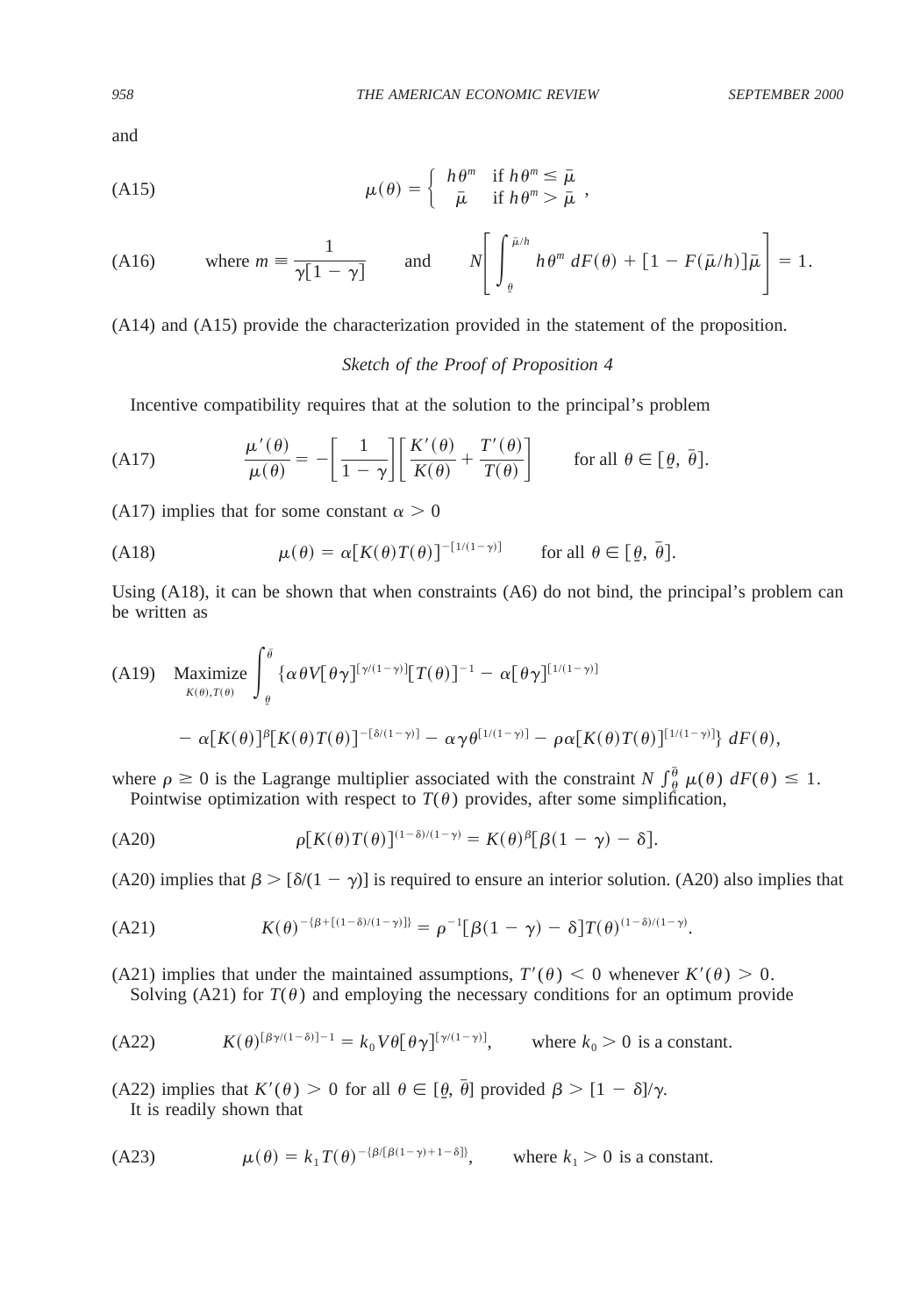(A23) implies that  $\mu'(\theta) > 0$  whenever  $T'(\theta) < 0$ .

In summary, we have shown that if  $\beta > \max\{[\delta(1 - \gamma)], [(1 - \delta)/\gamma]\}\$ , then we will have an interior solution with  $K'(\theta) > 0$  for all  $\theta \in [\theta, \theta]$ . Consequently,  $T'(\theta) < 0$  for all  $\theta$  from (A21), and so  $\mu'(\theta) > 0$  for all  $\theta$  from (A23).

## REFERENCES

- **Ayres, Ian and Cramton, Peter.** "Pursuing Deficit Reduction Through Diversity: A Case Study of How Affirmative Action at the FCC Increased Auction Competition." *Stanford Law Review*, April 1996, *48*(4), pp. 761–815.
- **Benveniste, Larry; Capozza, Dennis; Kormendi, Roger and Wilhelm, William.** "Contract Design for Problem Asset Disposition." *Journal of the American Real Estate and Urban Economics Association*, Spring 1994, *22*(1), pp. 149–67.
- **Blanchard, Oliver; Dornbusch, Rudiger; Krugman, Paul; Layard, Richard and Summers, Lawrence.** *Reform in Eastern Europe*. Cambridge, MA: MIT Press, 1991.
- **Boycko, Maxim; Shleifer, Andrei and Vishny, Robert.** *Privatizing Russia*. Cambridge, MA: MIT Press, 1995.
- **Chan, Yuk-Shee; Siegel, Daniel and Thakor, Anjan.** "Learning, Corporate Control and Performance Requirements in Venture Capital Contracts." *International Economic Review*, May 1990, *31*(2), pp. 365–81.
- **Che, Yeon-Koo and Gale, Ian.** "Expected Revenue of All-Pay Auctions and First-Price Sealed-Bid Auctions with Budget Constraints." *Economics Letters*, March 1996a, *50*(3), pp. 373–79.
- **.** "Financial Constraints in Auctions: Effects and Antidotes," in Michael R. Baye, ed., *Advances in applied microeconomics*, Vol. 6. Greenwich, CT: JAI Press, 1996b, pp. 97– 120.
	- **.** "Standard Auctions with Financially Constrained Bidders." *Review of Economic Studies*, January 1998, *65*(1), pp. 1–22.
- **.** "The Optimal Mechanism for Selling to Budget-Constrained Consumers." *Journal of Economic Theory*, 2000 (forthcoming).
- **Cramton, Peter.** "Money Out of Thin Air: The Nationwide Narrowband PCS Auction." *Journal of Economics and Management Strategy*, Summer 1995, *4*(2), pp. 267–343.

**.** "The FCC Spectrum Auctions: An Early Assessment." *Journal of Economics and Management Strategy*, Fall 1997, *6*(3), pp. 431–95.

- **Ehrlich, Sanford; De Noble, Alex; Moore, Tracy and Weaver, Richard.** "After the Cash Arrives: A Comparative Study of Venture Capital and Private Investor Involvement in Entrepreneurial Firms." *Journal of Business Venturing*, January 1994, *9*(1), pp. 67– 82.
- **Hart, Oliver; Shleifer, Andrei and Vishny, Robert.** "The Proper Scope of Government: Theory and an Application to Prisons." *Quarterly Journal of Economics*, November 1997, *112*(4), pp. 1127–62.
- **Hellmann, Thomas.** "The Allocation of Control Rights in Venture Capital Contracts." *Rand Journal of Economics*, Spring 1998, *29*(1), pp. 57–76.
- **Holtz-Eakin, Douglas; Joulfaian, David and Rosen, Harvey.** "Sticking It Out: Entrepreneurial Survival and Liquidity Constraints." *Journal of Political Economy*, February 1994, *102*(1), pp. 53–75.
- **Jenkinson, Tim and Mayer, Colin.** "The Privatisation Process in France and the U.K." *European Economic Review*, March 1988, *32*(2/ 3), pp. 482–90.
- **Kaufman, Patrick and Lafontaine, Francine.** "Costs of Control: The Source of Economic Rents for McDonald's Franchisees." *Journal of Law and Economics*, October 1994, *37*(2), pp. 417–53.
- **Laffont, Jean-Jacques and Matoussi, Mohamed Salah.** "Moral Hazard, Financial Constraints, and Sharecropping in El Oulja." *Review of Economic Studies*, July 1995, *62*(3), pp. 381– 400.
- **Laffont, Jean-Jacques and Robert, Jacques.** "Optimal Auction with Financially Constrained Buyers." *Economics Letters*, August 1996, *52*(2), pp. 181–86.
- **Laffont, Jean-Jacques and Tirole, Jean.** "Auctioning Incentive Contracts." *Journal of Po-*